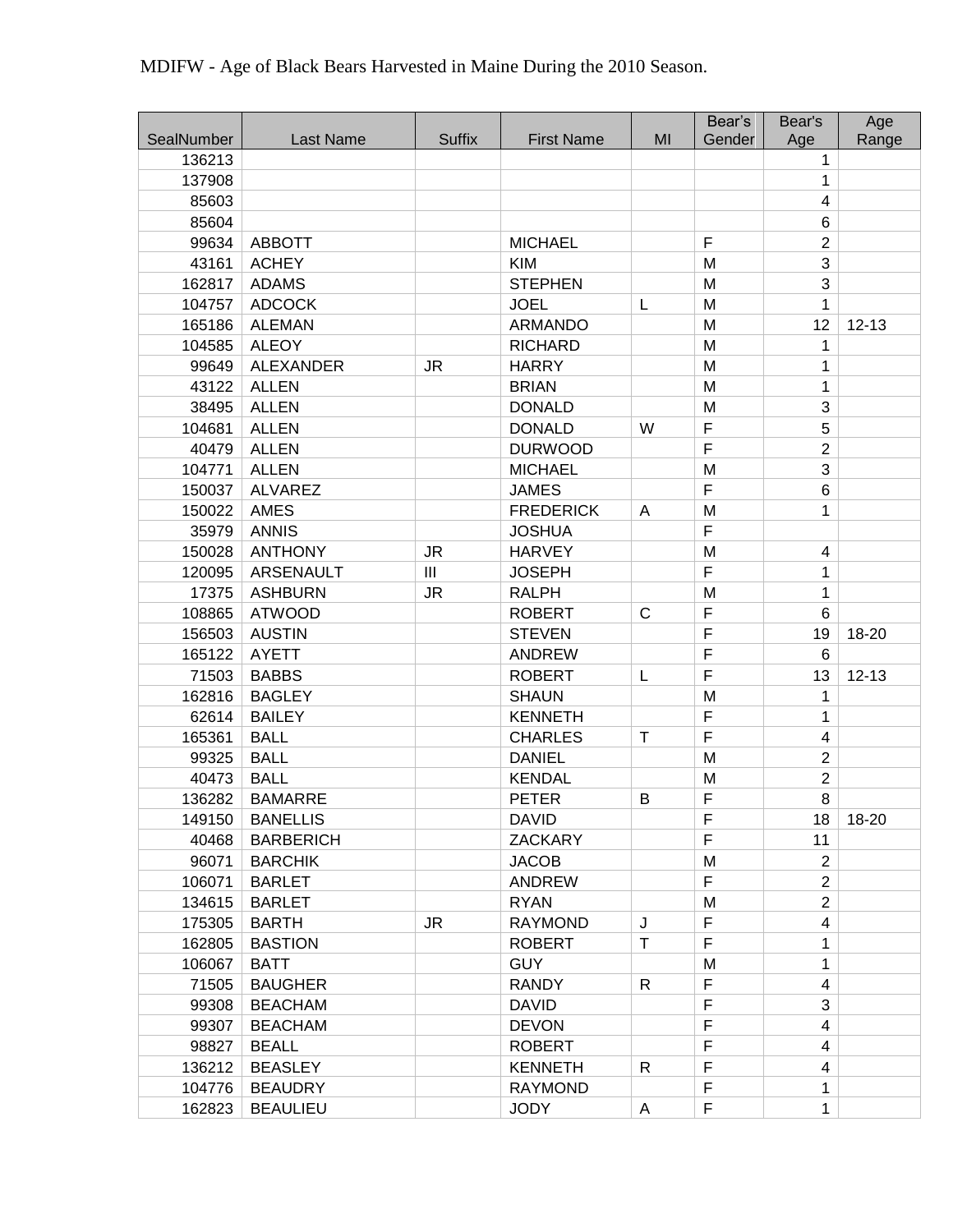|            |                    |               |                    |    | Bear's      | Bear's         | Age       |
|------------|--------------------|---------------|--------------------|----|-------------|----------------|-----------|
| SealNumber | Last Name          | <b>Suffix</b> | <b>First Name</b>  | MI | Gender      | Age            | Range     |
| 150038     | <b>BEAVERS</b>     |               | <b>DENNIS</b>      | D  | M           | $\overline{4}$ |           |
| 113846     | <b>BECK</b>        |               | <b>JASON</b>       |    | F           | 4              |           |
| 107357     | <b>BEDARD</b>      |               | <b>BOB</b>         |    | M           | $\mathbf 0$    |           |
| 107354     | <b>BEDARD</b>      |               | <b>CHAD</b>        |    | F           | $\overline{c}$ |           |
| 107358     | <b>BEDARD</b>      |               | <b>JUSTIN</b>      |    | F           | 14             | $13 - 14$ |
| 165814     | <b>BELANGER</b>    |               | <b>JOHN</b>        | D  | M           | 1              |           |
| 107383     | <b>BENNETT</b>     |               | <b>TRAVIS</b>      |    | F           | 13             | $13 - 14$ |
| 165811     | <b>BENOIT</b>      |               | <b>JAMIE</b>       | C  | F           | 0              |           |
| 123274     | <b>BENTZ</b>       |               | <b>GLEN</b>        |    | M           | 6              |           |
| 123284     | <b>BENTZ</b>       |               | <b>KEVIN</b>       |    | M           | 1              |           |
| 133518     | <b>BEVILACQUA</b>  | <b>JR</b>     | <b>RALPH</b>       |    | F           |                |           |
| 160002     | <b>BIRES</b>       |               | <b>BRIANNA</b>     |    | M           | 3              |           |
| 71509      | <b>BISH</b>        |               | <b>BRENNAN</b>     | Υ  | M           | $\overline{c}$ |           |
| 133521     | <b>BISHOP</b>      |               | <b>EARL</b>        | L  | M           | 1              |           |
| 107381     | <b>BLACK</b>       |               | <b>SCOTT</b>       |    | M           | 1              |           |
| 162803     | <b>BLACKSTONE</b>  |               | <b>LUKE</b>        |    | F           | 6              |           |
| 104736     | <b>BLANKENHORN</b> |               | <b>RODNEY</b>      |    | M           | 1              |           |
| 136283     | <b>BLAUVELT</b>    | <b>JR</b>     | <b>FRANK</b>       |    | F           | 1              |           |
| 150032     | <b>BLEAKING</b>    |               | <b>DANIEL</b>      |    | M           | 5              |           |
| 119142     | <b>BLEVINS</b>     |               | <b>ROBIN</b>       |    | M           | $\overline{2}$ |           |
| 99367      | <b>BODEAN</b>      |               | <b>ROBERT</b>      | C  | M           | 1              |           |
| 104782     | <b>BODGE</b>       |               | <b>STEPHEN</b>     |    | M           | 1              |           |
| 81817      | <b>BOISCLAIR</b>   |               | <b>DANIEL</b>      |    | $\mathsf F$ | 9              |           |
| 104744     | <b>BOLDUC</b>      |               | <b>MATTHEW</b>     |    | F           | 11             | $11 - 12$ |
| 173916     | <b>BONIBERGER</b>  |               | <b>EUGENE</b>      |    | M           | $\overline{2}$ |           |
| 162824     | <b>BORGESE</b>     |               | <b>ROBERT</b>      |    | F           | $\overline{2}$ |           |
| 156510     | <b>BOSCO</b>       |               | <b>JOHN</b>        |    | F           | 1              |           |
| 133525     | <b>BOSTON</b>      |               | <b>RALPH</b>       | H  | M           | 1              |           |
| 99354      | <b>BOYER</b>       |               | <b>STUART</b>      | A  | F           | 3              |           |
| 67329      | <b>BOYES</b>       |               | <b>CHRISTOPHER</b> |    | F           | 1              |           |
| 99363      | <b>BRACE</b>       |               | <b>ERIC</b>        |    | M           | 4              |           |
| 99352      | <b>BRACE</b>       |               | <b>KIRK</b>        | A  | F           | 11             | $10 - 11$ |
| 133524     | <b>BRACKETT</b>    |               | <b>GERALD</b>      | J  | M           | $\overline{2}$ |           |
| 97297      | <b>BRANDT</b>      |               | <b>MATTHEW</b>     | M  | M           | 1              |           |
| 104786     | <b>BRANN</b>       |               | <b>JAMES</b>       |    | M           | 3              |           |
| 49119      | <b>BRIDGES</b>     |               | <b>NICHOLAS</b>    | R  | F           | 3              |           |
| 113847     | <b>BROWN</b>       |               | <b>ROBERT</b>      |    | M           | $\overline{2}$ |           |
| 107365     | <b>BUCK</b>        |               | <b>GREG</b>        |    | М           | 1              |           |
| 104792     | <b>BURKHOLDER</b>  |               | <b>MATTHEW</b>     | J  | M           | 3              |           |
| 149118     | <b>BURNHAM</b>     |               | <b>KENNETH</b>     |    | M           | $\overline{2}$ |           |
| 149152     | <b>BURNHAM</b>     |               | <b>MICHAEL</b>     |    | M           | 3              |           |
| 173918     | <b>BUTLER</b>      |               | <b>JAMES</b>       |    | M           | 3              |           |
| 117075     | <b>BYLER</b>       |               | <b>DAVID</b>       |    | F           | 3              |           |
| 173911     | <b>CAIN</b>        |               | <b>MARK</b>        |    | M           | 3              |           |
| 104804     | <b>CAMORA</b>      | Ш             | <b>DAVID</b>       |    | M           | 4              |           |
| 107379     | <b>CAMP</b>        |               | <b>BARRY</b>       |    | F           | $\overline{2}$ |           |
| 162809     | <b>CAMPBELL</b>    |               | <b>EDDIE</b>       |    | F           | 1              |           |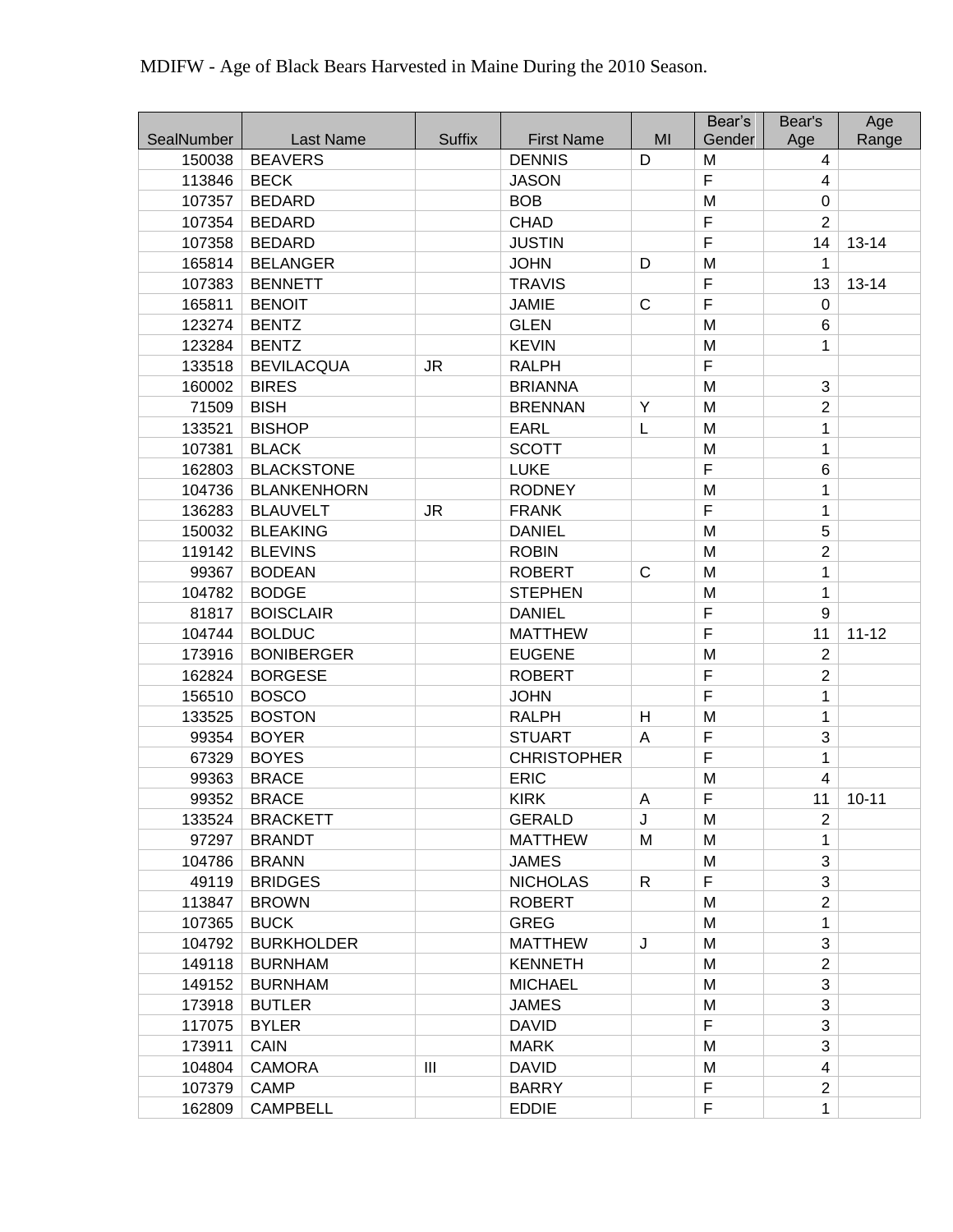|            |                    |               |                   |              | Bear's | Bear's         | Age       |
|------------|--------------------|---------------|-------------------|--------------|--------|----------------|-----------|
| SealNumber | Last Name          | <b>Suffix</b> | <b>First Name</b> | MI           | Gender | Age            | Range     |
| 173904     | <b>CANAVARI</b>    |               | <b>JOHN</b>       |              | M      | 2              |           |
| 165313     | <b>CARBAUGH</b>    |               | <b>EARL</b>       | $\mathsf{R}$ | F      | 18             | $17 - 18$ |
| 42087      | <b>CAREY</b>       |               | <b>APRIL</b>      |              | F      | 29             | 27-29     |
| 156507     | <b>CARMICHAEL</b>  |               | <b>REBEKAH</b>    |              | F      | 1              |           |
| 43166      | <b>CARON</b>       |               | <b>VALERIE</b>    |              | M      | $\mathbf{2}$   |           |
| 99648      | <b>CARPENTIER</b>  |               | <b>TAMIE</b>      |              | F      | 1              |           |
| 23573      | <b>CARROLL</b>     |               | <b>BENJAMIN</b>   | M            | F      | 1              |           |
| 81800      | CARROLLBRACKLEY    |               | <b>CORY</b>       | G            | F      | 1              |           |
| 160011     | <b>CARTER</b>      |               | <b>MADYSEN</b>    |              | F      | 3              |           |
| 85858      | <b>CHADBOURNE</b>  |               | <b>RONALD</b>     |              | F      | $\overline{2}$ |           |
| 162130     | <b>CHAMBERLAIN</b> |               | <b>GARY</b>       |              | F      | $\overline{2}$ |           |
| 123269     | <b>CHANDLER</b>    |               | <b>BILLY</b>      | S            | F      | 4              |           |
| 99319      | <b>CHANDLER</b>    |               | <b>JEFFERY</b>    | P            | M      | 5              |           |
| 107376     | <b>CHAPMAN</b>     |               | <b>DONALD</b>     |              | F      | 3              |           |
| 104741     | <b>CHESSTER</b>    | III           | <b>JOHN</b>       | J            | F      | $\overline{4}$ |           |
| 104756     | <b>CHRISTIAN</b>   |               | <b>RICHARD</b>    |              | F      | 4              |           |
| 43141      | <b>CLEVE</b>       |               | <b>PASCAL</b>     |              | F      | $\overline{2}$ |           |
| 104599     | <b>CLOUTIER</b>    |               | <b>DONALD</b>     |              | F      | 3              |           |
| 108870     | <b>COATES</b>      |               | <b>BRUCE</b>      |              | F      | $\overline{2}$ |           |
| 123298     | <b>COCHRAN</b>     |               | <b>THOMAS</b>     |              | M      | 11             |           |
| 113213     | <b>COLE</b>        |               | <b>JAMIE</b>      | A            | M      | $\mathbf{1}$   |           |
| 173903     | <b>CONNER</b>      | <b>JR</b>     | <b>AUBREY</b>     |              | M      | 5              |           |
| 104773     | <b>COOLEY</b>      |               | <b>COY</b>        |              | M      | $\mathbf{1}$   |           |
| 104783     | <b>COOLEY</b>      |               | <b>HOPE</b>       |              | M      | 1              |           |
| 160006     | <b>COOMBS</b>      |               | <b>TAMMIE</b>     |              | M      | 3              |           |
| 104737     | <b>COOPER</b>      |               | <b>LISHA</b>      | $\mathsf{R}$ | F      | 1              | $1 - 2$   |
| 104801     | <b>COPP</b>        |               | <b>KRIS</b>       | D            | F      | 1              |           |
| 165804     | <b>CORL</b>        | <b>JR</b>     | <b>LEON</b>       |              | F      | $\mathbf{1}$   |           |
| 150035     | <b>CORNELL</b>     |               | <b>SCOTT</b>      |              | F      | 10             |           |
| 43133      | <b>CORO</b>        |               | <b>KARI</b>       |              | F      | 14             | $14 - 15$ |
| 165813     | <b>CORRIVEAU</b>   |               | <b>BRIAN</b>      | L            | M      | 1              |           |
| 112660     | <b>COSTAIN</b>     |               | <b>WILLIAM</b>    |              | M      | 3              |           |
| 123275     | <b>COTNER</b>      |               | <b>CLAYTON</b>    | J            | M      | 5              |           |
| 104591     | <b>COUSINS</b>     |               | <b>TRAVIS</b>     |              | F      | 1              |           |
| 162124     | <b>CRAFT</b>       | <b>SR</b>     | <b>JAMES</b>      |              | F      | 1              |           |
| 99389      | <b>CRISS</b>       |               | <b>RICKY</b>      | M            | F      | 3              |           |
| 113843     | <b>CROCKFORD</b>   |               | <b>RALPH</b>      |              | M      | $\overline{2}$ |           |
| 43148      | <b>CROSBY</b>      |               | <b>AMBER</b>      |              | F      | 6              |           |
| 40477      | <b>CUMMINS</b>     |               | <b>DANIELLE</b>   |              | M      | 1              |           |
| 40478      | <b>CUMMINS</b>     |               | <b>JOHN</b>       |              | M      | 6              |           |
| 165383     | <b>CURRAN</b>      |               | <b>MARK</b>       |              | M      | 1              |           |
| 107355     | <b>CUSTARD</b>     |               | <b>HERMAN</b>     |              | F      | 3              |           |
| 62609      | <b>CYR</b>         |               | <b>RICHARD</b>    | E            | F      | 2              |           |
| 106074     | <b>DATRE</b>       |               | <b>THOMAS</b>     |              | F      |                |           |
| 104765     | <b>DAVIDSON</b>    |               | <b>GREGORY</b>    |              | M      | 3              |           |
| 165387     | <b>DAVIS</b>       |               | <b>DENNIS</b>     | W            | M      | 4              |           |
| 22899      | <b>DAVIS</b>       |               | <b>RODNEY</b>     | P            | M      | 1              |           |
|            |                    |               |                   |              |        |                |           |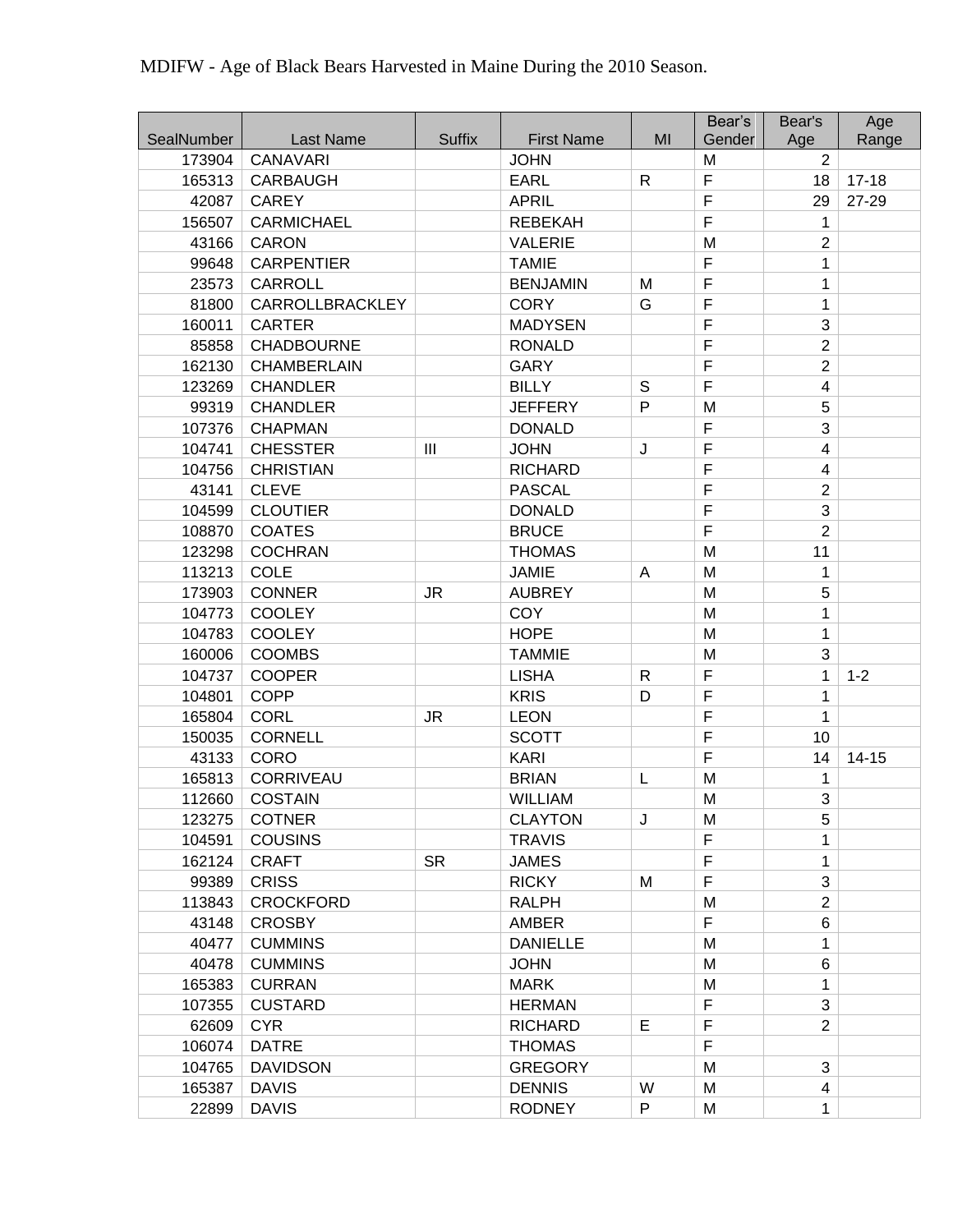|            |                    |               |                   |    | Bear's      | Bear's                  | Age       |
|------------|--------------------|---------------|-------------------|----|-------------|-------------------------|-----------|
| SealNumber | Last Name          | <b>Suffix</b> | <b>First Name</b> | MI | Gender      | Age                     | Range     |
| 107371     | <b>DAWSON</b>      |               | <b>ROBERT</b>     |    | F           | $\overline{7}$          |           |
| 107370     | <b>DAWSON</b>      |               | <b>WALTER</b>     |    | M           | 5                       |           |
| 165159     | <b>DEANNUNTIS</b>  | <b>SR</b>     | <b>JOSEPH</b>     |    | F           | 22                      | $21 - 23$ |
| 150013     | <b>DEDITCH</b>     |               | <b>ANDREW</b>     |    | M           | 3                       |           |
| 104796     | <b>DEE</b>         |               | <b>ROBERT</b>     | E  | F           | 1                       |           |
| 113248     | <b>DEFRANCO</b>    |               | <b>RAYMOND</b>    |    | M           | $\overline{2}$          |           |
| 156501     | <b>DEGRAY</b>      |               | <b>CHARLES</b>    | E  | F           | 11                      |           |
| 117079     | <b>DEICKMANN</b>   | <b>SR</b>     | <b>RICHARD</b>    |    | F           | 6                       |           |
| 136217     | <b>DELGADO</b>     |               | <b>JOE</b>        |    | F           | 3                       |           |
| 165152     | <b>DELROSSO</b>    |               | <b>MICHAEL</b>    |    | $\mathsf F$ | $\overline{2}$          |           |
| 106062     | <b>DESAUINIERS</b> |               | <b>ROBERT</b>     |    | F           | 3                       |           |
| 106064     | <b>DESAUINIERS</b> |               | <b>RODGER</b>     |    | M           | 1                       |           |
| 43260      | <b>DESJARDINS</b>  |               | <b>STEPHANIE</b>  |    | M           | 5                       |           |
| 107346     | <b>DICKERSON</b>   |               | <b>RICHARD</b>    |    | M           | 3                       |           |
| 97284      | <b>DIXON</b>       |               | <b>JEFFREY</b>    |    | M           | 5                       |           |
| 99387      | <b>DIXON</b>       |               | <b>JOHN</b>       | A  | F           | 1                       |           |
| 123285     | <b>DOBBS</b>       |               | <b>STEPHEN</b>    |    | M           | 1                       |           |
| 162819     | <b>DOODY</b>       |               | <b>DEAN</b>       |    | M           | $\mathbf{1}$            |           |
| 104791     | <b>DOUGHERTY</b>   |               | <b>BRIAN</b>      |    | M           | 3                       |           |
| 43145      | <b>DOUGHERTY</b>   |               | <b>THOMAS</b>     |    | M           | 4                       |           |
| 134607     | <b>DOUGHTY</b>     | <b>JR</b>     | <b>RONALD</b>     |    | M           | 3                       |           |
| 122500     | <b>DOUMA</b>       |               | <b>RICK</b>       |    | F           | 3                       |           |
| 53873      | <b>DOW</b>         |               | <b>CARL</b>       |    | F           | $\mathbf{1}$            |           |
| 107368     | <b>DOWNEY</b>      |               | <b>SCOTT</b>      |    | F           | $\overline{2}$          |           |
| 173906     | <b>DRESCH</b>      |               | <b>STEVE</b>      | W  | F           | 4                       |           |
| 156502     | <b>DREWER</b>      |               | <b>LARRY</b>      |    | M           | 1                       |           |
| 165812     | <b>DUBE</b>        |               | <b>KEVIN</b>      | L  | F           | 1                       |           |
| 81822      | <b>DUBOIS</b>      |               | <b>GILBERT</b>    |    | M           | $\overline{\mathbf{4}}$ |           |
| 104789     | <b>DUBOIS</b>      |               | <b>ROBERT</b>     |    | F           | 1                       |           |
| 104788     | <b>DUBOIS</b>      |               | <b>ROBERT</b>     | S  | F           | 14                      | $13 - 15$ |
| 123301     | <b>DUBRONA</b>     |               | <b>ERIC</b>       |    | M           | 5                       |           |
| 98826      | <b>DUCKETT</b>     |               | <b>RICKY</b>      |    | F           | 5                       |           |
| 123281     | <b>DUKE</b>        |               | <b>STEVEN</b>     |    | F           | $\mathbf 1$             |           |
| 62603      | <b>DUNLAP</b>      |               | <b>MATTHEW</b>    |    | F           | $\overline{7}$          |           |
| 99637      | <b>DUQUETTE</b>    |               | <b>JEFFREY</b>    |    | F           | 9                       |           |
| 104582     | <b>DURGIN</b>      |               | <b>GERALD</b>     | R  | M           | 8                       |           |
| 104735     | <b>DUTTY</b>       |               | <b>MICHAEL</b>    | J  | F           | 1                       |           |
| 108869     | <b>DYER</b>        |               | <b>BEN</b>        |    | M           | $\overline{2}$          |           |
| 112658     | <b>DYKSTRA</b>     |               | <b>DANIEL</b>     |    | M           | 1                       |           |
| 62635      | <b>DYKSTRA</b>     |               | <b>JOHN</b>       |    | F           | 1                       |           |
| 99305      | <b>ECKENRODE</b>   |               | <b>DENNIS</b>     |    | F           | 4                       |           |
| 99306      | <b>EISENHOUR</b>   |               | <b>CORY</b>       | A  | F           | 17                      |           |
| 99346      | <b>EISENHOUR</b>   |               | <b>CURTIS</b>     |    | F           | $\overline{2}$          |           |
| 99318      | <b>EISENHOUR</b>   |               | <b>JASON</b>      |    | M           | 3                       |           |
| 107353     | <b>ELLIOT</b>      |               | <b>BRIAN</b>      |    | M           | 3                       |           |
| 104745     | <b>ELLIOTT</b>     |               | <b>RICHARD</b>    | Κ  | M           | $\overline{2}$          |           |
| 104784     | <b>EMERY</b>       |               | <b>MAYNARD</b>    |    | M           | $\mathbf{1}$            |           |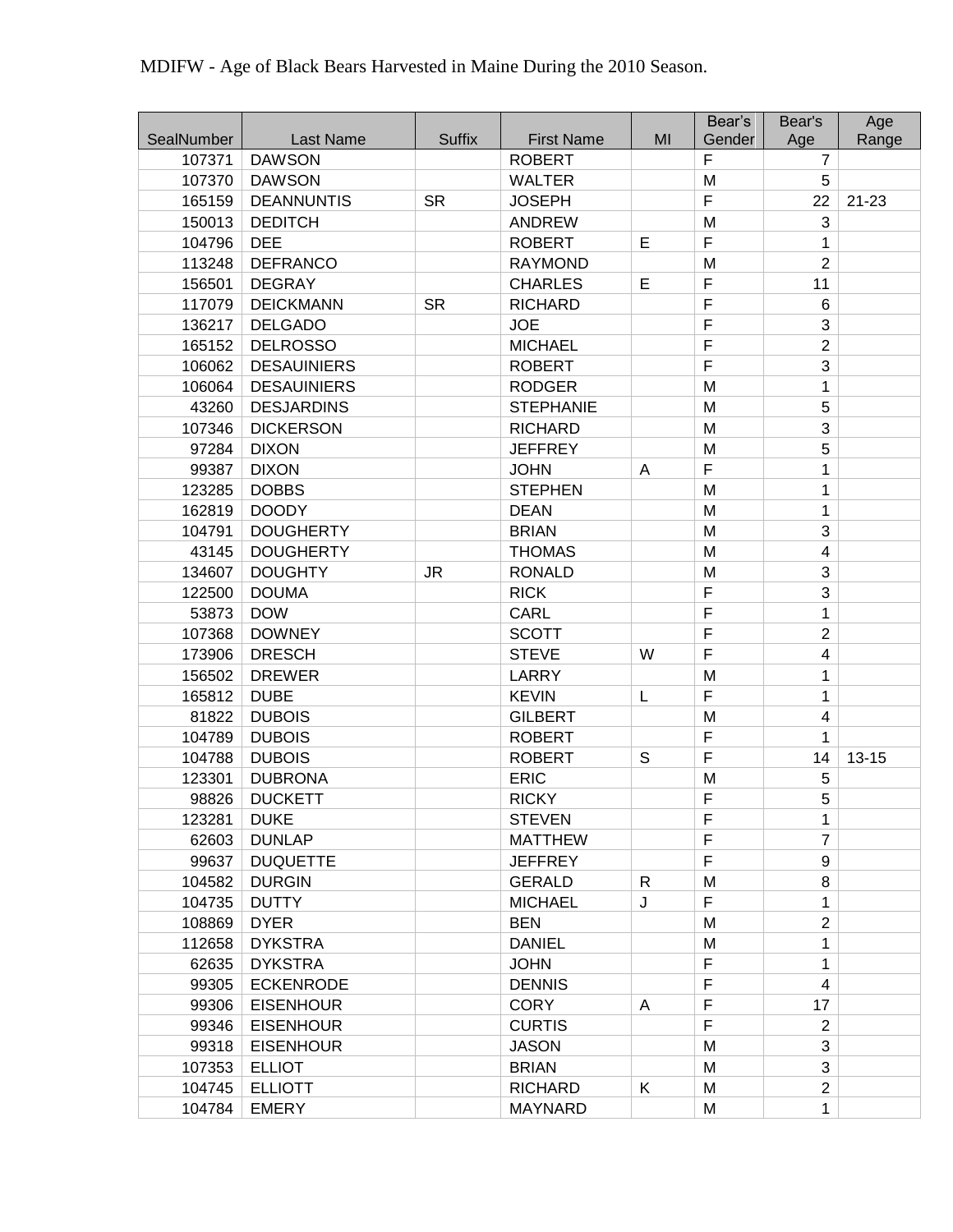| SealNumber | <b>Last Name</b>   | <b>Suffix</b>  | <b>First Name</b> | MI           | Bear's<br>Gender | Bear's<br>Age           | Age<br>Range |
|------------|--------------------|----------------|-------------------|--------------|------------------|-------------------------|--------------|
| 99644      | <b>ENCK</b>        |                | <b>NATHANIEL</b>  |              | M                | 3                       |              |
| 113252     | <b>ESTABROOK</b>   |                | <b>SHAWN</b>      | A            | $\mathsf F$      | $\overline{2}$          |              |
| 113252     | <b>ESTABROOK</b>   |                | <b>SHAWN</b>      | A            | $\overline{F}$   | $\overline{2}$          |              |
| 112656     | <b>ESTES</b>       |                | <b>ERIC</b>       | W            | $\overline{F}$   | 1                       |              |
| 162814     | <b>EVANS</b>       |                | <b>DAVID</b>      |              | M                | 3                       |              |
| 67325      | <b>EVANS</b>       |                | <b>DAVID</b>      | L            | $\mathsf F$      | 9                       |              |
| 107363     | <b>EVERETT</b>     |                | <b>CHAD</b>       |              | F                | 8                       |              |
| 99366      | <b>FABAC</b>       |                | <b>RICHARD</b>    | W            | $\overline{F}$   | 13                      |              |
| 40476      | <b>FAGGIO</b>      |                | <b>TERRY</b>      |              | M                | 3                       |              |
| 173921     | <b>FAIRWEATHER</b> |                | <b>WILLIAM</b>    |              | M                | 3                       |              |
| 150023     | <b>FEDOR</b>       |                | <b>RUSSELL</b>    |              | M                | 3                       |              |
| 119286     | <b>FELICE</b>      |                | <b>JAMES</b>      |              | $\mathsf F$      | $\overline{2}$          |              |
| 104600     | <b>FELTON</b>      |                | <b>KERMIT</b>     |              | $\overline{F}$   | $\overline{2}$          |              |
| 119296     | <b>FENNELLY</b>    | <b>JR</b>      | <b>RICHARD</b>    |              | $\overline{F}$   | 5                       |              |
| 96064      | <b>FERGUSON</b>    |                | <b>JOHN</b>       |              | F                | $\overline{\mathbf{4}}$ |              |
| 38494      | <b>FICKETT</b>     | $\mathbf{III}$ | <b>CHRIS</b>      |              | M                | 1                       |              |
| 53936      | <b>FIDRYCH</b>     |                | <b>EDWARD</b>     |              | F                | $\overline{2}$          |              |
| 40474      | <b>FIELDS</b>      |                | <b>MICHAEL</b>    |              | $\mathsf F$      | 5                       |              |
| 162129     | <b>FIER</b>        |                | <b>MICHAEL</b>    |              | $\mathsf F$      | 1                       |              |
| 68769      | <b>FISH</b>        |                | <b>ERIC</b>       |              | M                | 1                       |              |
| 99646      | <b>FISHER</b>      |                | <b>DAVID</b>      |              | M                | 1                       |              |
| 99646      | <b>FISHER</b>      |                | <b>DAVID</b>      |              | M                | 3                       |              |
| 104764     | <b>FISHER</b>      |                | <b>HARRY</b>      | E            | M                | 3                       |              |
| 156515     | <b>FLANAGAN</b>    |                | <b>PETER</b>      |              | M                | 4                       |              |
| 165108     | <b>FLEURY</b>      |                | <b>ROBERT</b>     |              | F                | 6                       |              |
| 165815     | <b>FORTIN</b>      |                | <b>LLOYD</b>      |              | M                | 1                       |              |
| 23572      | <b>FOSTER</b>      |                | CARL              | $\mathsf{R}$ | M                | 1                       |              |
| 17373      | <b>FOSTER</b>      |                | <b>MICHAEL</b>    |              | F                | 3                       |              |
| 149155     | <b>FOTTER</b>      |                | <b>SCOTT</b>      |              | M                | 1                       |              |
| 165384     | <b>FRANCO</b>      | <b>JR</b>      | <b>MARIO</b>      |              | M                | 1                       |              |
| 134612     | <b>FRANDE</b>      |                | <b>RICHARD</b>    |              | M                | $\boldsymbol{0}$        |              |
| 43146      | <b>GALLANT</b>     |                | <b>MATTHEW</b>    |              | F                | $\overline{2}$          |              |
| 71517      | <b>GAMACHE</b>     |                | <b>PETER</b>      |              | F                | 7                       |              |
| 136211     | <b>GAMACHE</b>     |                | <b>RICHARD</b>    | H            | F                | 3                       |              |
| 104793     | <b>GARLAND</b>     |                | <b>CLAUDIA</b>    |              | F                | 1                       |              |
| 150008     | <b>GARNHART</b>    |                | <b>STEVEN</b>     |              | F                | 3                       |              |
| 150009     | <b>GATCHELL</b>    |                | <b>ANDREW</b>     | J            | M                | $\overline{4}$          |              |
| 123266     | <b>GATES</b>       |                | <b>JOHN</b>       |              | M                | 3                       |              |
| 122493     | <b>GAULDIN</b>     |                | <b>WILLIAM</b>    |              | M                | 1                       |              |
| 149116     | <b>GEIB</b>        |                | <b>LORI</b>       |              | F                | 15                      |              |
| 173914     | <b>GENT</b>        |                | <b>KENNETH</b>    |              | $\mathsf F$      | 1                       |              |
| 108887     | <b>GEORGE</b>      |                | <b>BRANDON</b>    | $\mathsf{R}$ | F                | 3                       |              |
| 165373     | <b>GERMANO</b>     |                | <b>PETER</b>      |              | F                | 9                       |              |
| 104807     | <b>GERRISH</b>     |                | <b>DANIEL</b>     |              | M                | 3                       |              |
| 43091      | <b>GIBSON</b>      |                | <b>JOHN</b>       |              | M                | 5                       |              |
| 160012     | <b>GIFFORD</b>     |                | <b>DAVID</b>      |              | M                | 1                       |              |
| 67324      | <b>GIGUERE</b>     |                | <b>THOMAS</b>     |              | $\mathsf F$      | 1                       |              |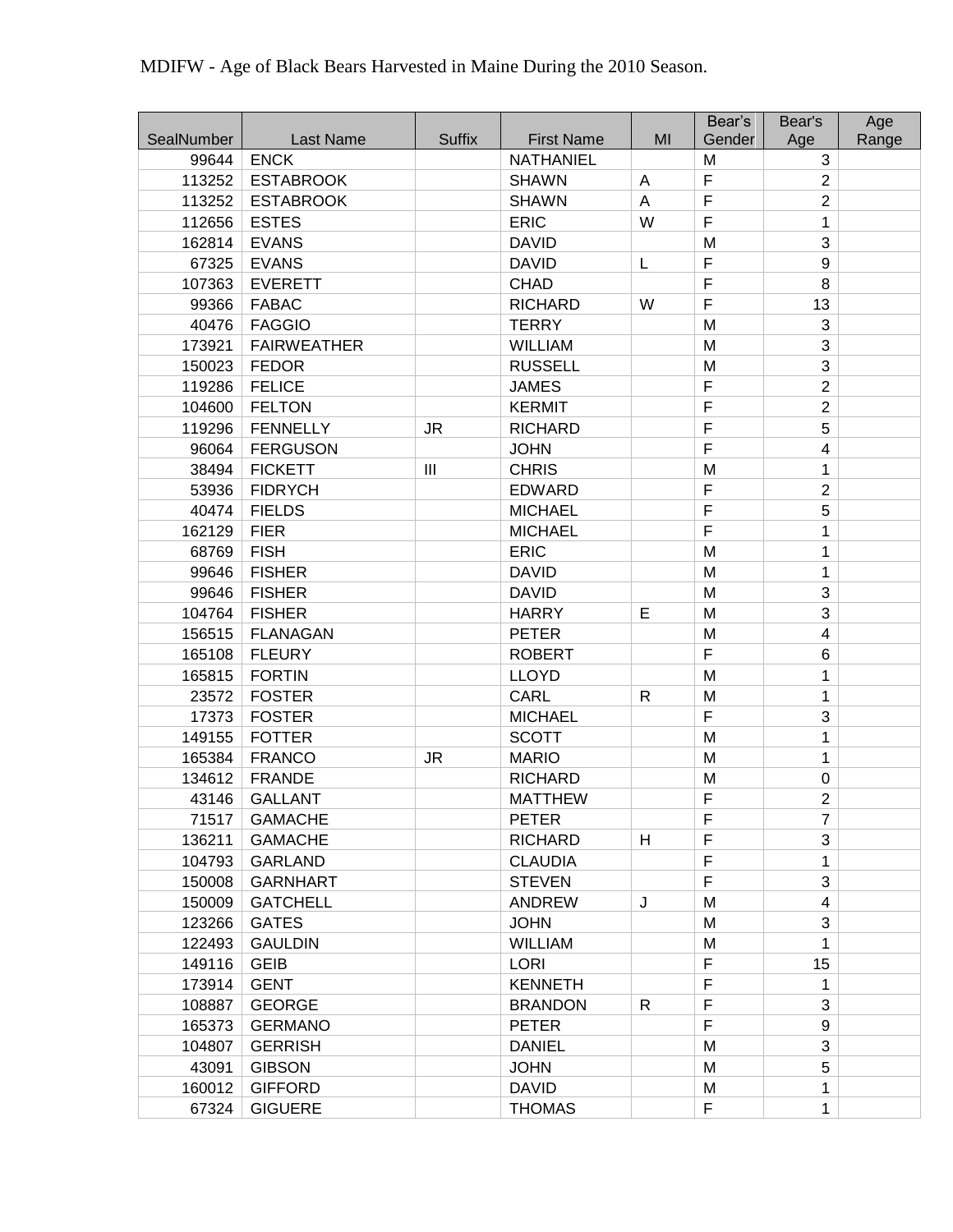|            |                  |                            |                   |              | Bear's         | Bear's                  | Age       |
|------------|------------------|----------------------------|-------------------|--------------|----------------|-------------------------|-----------|
| SealNumber | Last Name        | <b>Suffix</b>              | <b>First Name</b> | MI           | Gender         | Age                     | Range     |
| 43162      | <b>GILBOE</b>    |                            | <b>STEVEN</b>     |              | M              | 1                       |           |
| 107348     | <b>GILMER</b>    |                            | <b>WARREN</b>     |              | $\mathsf F$    | 18                      | $17 - 21$ |
| 136203     | <b>GLADDEIS</b>  |                            | <b>GLENN</b>      |              | M              | 6                       | $5-6$     |
| 119126     | <b>GOMEZ</b>     |                            | <b>CHARLES</b>    | $\mathsf{R}$ | $\overline{F}$ | 12                      |           |
| 99392      | GOOD             |                            | <b>STEPHEN</b>    |              | $\overline{F}$ | $\overline{2}$          |           |
| 104787     | <b>GOODRICH</b>  |                            | <b>CHRISTIAN</b>  | J            | M              | 1                       |           |
| 165124     | <b>GOODWIN</b>   |                            | <b>ROBERT</b>     |              | F              | 6                       |           |
| 117086     | <b>GORHAM</b>    |                            | <b>JOHN</b>       |              | F              | 3                       |           |
| 122496     | <b>GORSUCH</b>   |                            | <b>RYAN</b>       |              | $\overline{F}$ | 5                       |           |
| 150005     | <b>GOSSELIN</b>  |                            | <b>STEVEN</b>     |              | M              | $\overline{2}$          |           |
| 104746     | <b>GOVE</b>      |                            | <b>NORMAND</b>    | J            | F              | 6                       |           |
| 156505     | <b>GRADY</b>     |                            | <b>MIKE</b>       |              | M              | $\overline{2}$          |           |
| 136231     | <b>GRAHAM</b>    |                            | <b>BRADFORD</b>   |              | $\mathsf F$    | $\overline{\mathbf{4}}$ |           |
| 150025     | <b>GRANT</b>     |                            | <b>COREY</b>      |              | $\overline{F}$ | 13                      |           |
| 53872      | <b>GRANT</b>     |                            | <b>MICAH</b>      |              | M              | 1                       |           |
| 99372      | <b>GRANTZ</b>    |                            | <b>CORY</b>       |              | F              | 4                       |           |
| 104762     | <b>GRAVES</b>    |                            | <b>WILLIAM</b>    |              | M              | 1                       |           |
| 127343     | <b>GRAY</b>      |                            | <b>BOBBY</b>      |              | F              | 11                      | $11 - 12$ |
| 113533     | <b>GRAY</b>      |                            | <b>JARED</b>      | A            | M              | $\overline{2}$          |           |
| 107347     | <b>GRAY</b>      |                            | WENDELL           |              | F              | 9                       |           |
| 99303      | <b>GREEN</b>     |                            | <b>CRAIG</b>      | A            | $\mathsf F$    | 1                       |           |
| 149106     | <b>GREGORY</b>   |                            | <b>GRETCHEN</b>   |              | M              | 6                       |           |
| 165381     | <b>GRENIS</b>    |                            | <b>TED</b>        |              | M              | 4                       |           |
| 149104     | <b>GROVER</b>    |                            | <b>TODD</b>       | G            | $\mathsf F$    | 14                      | $13 - 14$ |
| 165103     | <b>GRUBE</b>     |                            | <b>DONALD</b>     | L            | M              | 3                       |           |
| 134704     | <b>GUIMOND</b>   | $\mathop{\rm II}\nolimits$ | <b>WHALEN</b>     |              | M              | $\overline{2}$          |           |
| 165802     | <b>GUNTER</b>    |                            | <b>CLYDE</b>      | Н            | M              | 3                       |           |
| 149128     | <b>GUSHEE</b>    |                            | <b>JAMES</b>      |              | $\overline{F}$ | 5                       |           |
| 53871      | <b>GUSTAVSEN</b> |                            | <b>KEN</b>        |              | M              | 1                       |           |
| 150016     | <b>GUY</b>       |                            | <b>JAMES</b>      | W            | M              | 1                       |           |
| 165801     | <b>HAHN</b>      |                            | <b>RICHARD</b>    |              | M              | 3                       |           |
| 43139      | <b>HAIGIS</b>    |                            | <b>NORMAN</b>     | E            | M              | 3                       |           |
| 107382     | <b>HAKES</b>     |                            | <b>HARRY</b>      |              | M              | 1                       |           |
| 99635      | <b>HALENIUB</b>  |                            | <b>MIROSLAW</b>   |              | F              | $\overline{2}$          |           |
| 104808     | <b>HALL</b>      |                            | <b>DANIEL</b>     | F            | M              | $\overline{2}$          |           |
| 173917     | <b>HALL</b>      |                            | <b>SHERMAN</b>    |              | $\mathsf F$    | $\overline{2}$          |           |
| 150011     | <b>HALLOWAY</b>  |                            | <b>NICHOLAS</b>   |              | $\mathsf F$    | 3                       |           |
| 150012     | <b>HALLOWAY</b>  |                            | <b>STANLEY</b>    |              | M              | $\overline{2}$          |           |
| 71515      | <b>HANLIN</b>    |                            | <b>JORDAN</b>     |              | F              | $\overline{2}$          |           |
| 165179     | <b>HANNAH</b>    |                            | <b>FRANKIE</b>    |              | M              | 3                       |           |
| 43115      | <b>HANSEN</b>    |                            | <b>LESLIE</b>     |              | $\mathsf F$    | 3                       |           |
| 112657     | <b>HANSON</b>    |                            | <b>THOMAS</b>     |              | M              | 3                       |           |
| 98835      | <b>HARRIS</b>    |                            | <b>DONALD</b>     | J            | M              | 18                      | 18-20     |
| 136259     | <b>HARVEY</b>    |                            | <b>ROBERT</b>     | L            | M              | 9                       | $9 - 10$  |
| 165344     | <b>HASHEM</b>    |                            | <b>PAUL</b>       |              | $\mathsf F$    | 1                       |           |
| 104822     | <b>HATCH</b>     |                            | <b>BRYCE</b>      | D            | M              | 3                       |           |
| 150059     | <b>HATCH</b>     |                            | <b>JEREMY</b>     |              | M              | $\overline{2}$          |           |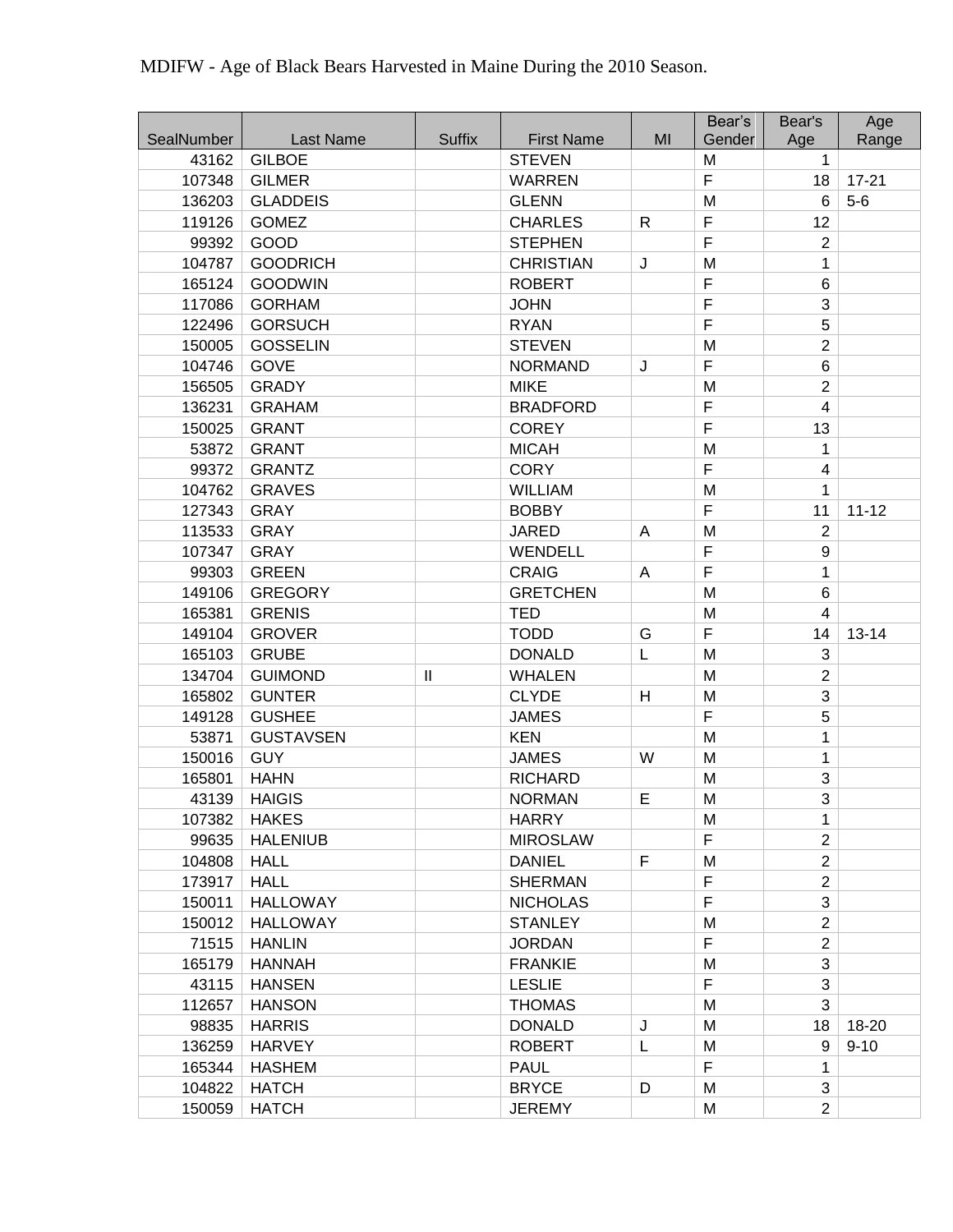|            |                     |               |                   |    | Bear's      | Bear's         | Age       |
|------------|---------------------|---------------|-------------------|----|-------------|----------------|-----------|
| SealNumber | Last Name           | <b>Suffix</b> | <b>First Name</b> | MI | Gender      | Age            | Range     |
| 99357      | <b>HAYES</b>        |               | <b>DANIEL</b>     | S  | F           | $\overline{4}$ |           |
| 113854     | <b>HEAVNER</b>      |               | <b>JAMES</b>      |    | F           | 4              |           |
| 43143      | <b>HEBEL</b>        |               | <b>JAMES</b>      |    | F           | 1              |           |
| 165807     | <b>HEBERT</b>       |               | <b>DALE</b>       |    | M           | 1              |           |
| 99350      | <b>HEDDERICK</b>    |               | <b>MATTHEW</b>    |    | F           | 9              |           |
| 99364      | <b>HEDDERICK</b>    |               | <b>TIMOTHY</b>    |    | M           | 22             | $21 - 22$ |
| 99361      | <b>HEIDT</b>        |               | <b>RAYMOND</b>    |    | M           | 3              |           |
| 150003     | <b>HELMS</b>        | III           | <b>LEROY</b>      | D  | M           | $\overline{2}$ |           |
| 53938      | <b>HERSEY</b>       |               | <b>MARY</b>       | L  | M           | 3              |           |
| 53879      | <b>HETHERINGTON</b> |               | LARRY             |    | F           | 1              |           |
| 165319     | <b>HEUDORFER</b>    |               | <b>PAUL</b>       |    | M           | 1              |           |
| 96069      | <b>HINCHCLIFF</b>   |               | <b>ROBERT</b>     |    | F           | 4              |           |
| 104759     | <b>HINDS</b>        |               | <b>DANIEL</b>     | W  | M           | 1              |           |
| 107349     | <b>HINESLEY</b>     |               | J                 | H  | M           | 1              |           |
| 136238     | <b>HOBART</b>       |               | <b>KEVIN</b>      | P  | F           | 10             |           |
| 104770     | <b>HOFF</b>         |               | <b>RICHARD</b>    |    | F           | 3              |           |
| 104747     | <b>HOFF</b>         |               | <b>STEVEN</b>     |    | M           | 1              |           |
| 119127     | <b>HOLBROOK</b>     |               | <b>JESTIN</b>     |    | F           | 5              |           |
| 173910     | <b>HOLDWICK</b>     |               | <b>EDWARD</b>     |    | M           | 1              |           |
| 99638      | <b>HOLLEY</b>       |               | <b>EUGENE</b>     |    | M           | 1              |           |
| 67328      | <b>HOMER</b>        |               | <b>BRETT</b>      | A  | M           | 1              |           |
| 165160     | <b>HOPKINS</b>      |               | <b>MATTHEW</b>    |    | F           | 1              |           |
| 162813     | <b>HOWARD</b>       |               | <b>ROBERT</b>     | L  | F           | 3              |           |
| 99302      | <b>HOWER</b>        |               | <b>KYLE</b>       | D  | M           | 19             |           |
| 122491     | <b>HUCKINS</b>      |               | <b>DORAN</b>      |    | M           | 4              |           |
| 99376      | <b>HUTCHINSON</b>   |               | <b>ROBERT</b>     |    | M           | 1              |           |
| 53935      | <b>IPPOLITO</b>     |               | <b>ALPHONSE</b>   |    | M           | 1              |           |
| 165175     | <b>IRWIN</b>        |               | <b>JARED</b>      | T  | F           | $\overline{7}$ |           |
| 165333     | <b>JANECEK</b>      |               | <b>DAVID</b>      |    | M           | $\overline{c}$ |           |
| 104738     | <b>JARAMILLO</b>    |               | <b>HUNTER</b>     | Τ  | F           | 1              |           |
| 62622      | <b>JARVIS</b>       |               | <b>BRIAN</b>      |    | M           | 3              |           |
| 165161     | <b>JARVIS</b>       |               | <b>MIKE</b>       |    | F           | $\overline{7}$ |           |
| 99341      | <b>JASINSKI</b>     | <b>JR</b>     | <b>JOHN</b>       |    | M           | 3              |           |
| 99377      | <b>JENKINS</b>      |               | <b>HARRY</b>      |    | F           | 4              |           |
| 104760     | <b>JENKINS</b>      |               | <b>JORDAN</b>     |    | M           | 7              |           |
| 99370      | <b>JENKINS</b>      |               | <b>NELSON</b>     |    | M           | 1              |           |
| 99379      | <b>JENKINS</b>      |               | <b>PATRICK</b>    |    | F           | 3              |           |
| 99369      | <b>JENKINS</b>      |               | <b>PAUL</b>       |    | $\mathsf F$ | 1              |           |
| 107359     | <b>JENNINGS</b>     |               | <b>DAVID</b>      |    | F           |                |           |
| 107356     | <b>JENNINGS</b>     |               | <b>DOUGLAS</b>    |    | M           | 5              |           |
| 45811      | <b>JENSEN</b>       |               | <b>JOSHUA</b>     |    | F           | 3              |           |
| 49117      | <b>JOHNSON</b>      |               | <b>HUNTER</b>     |    | M           | 1              |           |
| 17374      | <b>JOHNSON</b>      |               | <b>JEREMIAH</b>   |    | M           | 1              |           |
| 91195      | <b>JOHNSTON</b>     |               | <b>TODD</b>       |    | F           | $\overline{2}$ |           |
| 133520     | <b>JORDAN</b>       |               | <b>STEVEN</b>     |    | M           | $\overline{2}$ |           |
| 43135      | <b>JUMPER</b>       |               | <b>DONALD</b>     |    | M           | $\overline{c}$ |           |
| 104589     | <b>KANACH</b>       |               | <b>GEORGETTE</b>  |    | F           | 1              |           |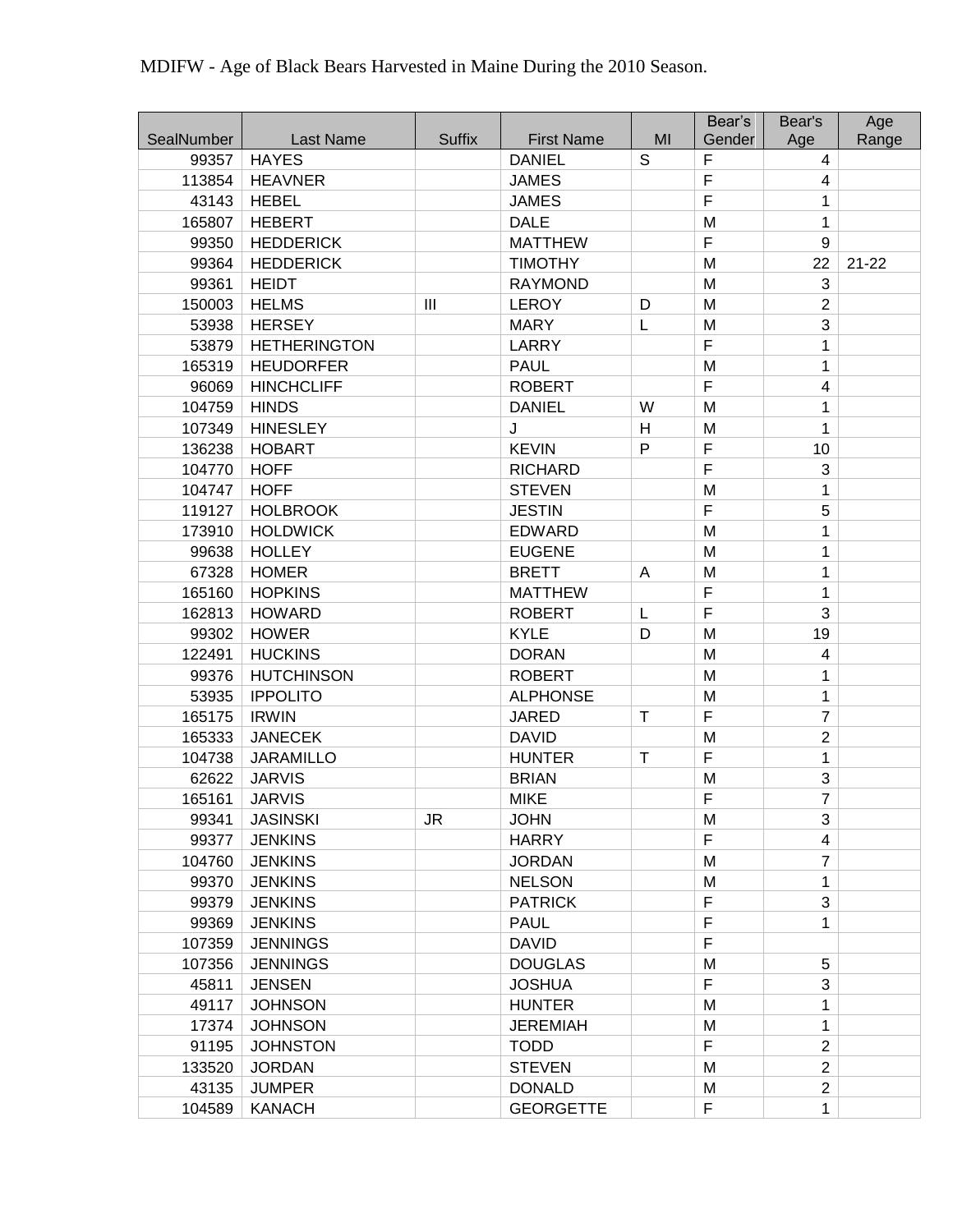| MDIFW - Age of Black Bears Harvested in Maine During the 2010 Season. |  |  |  |  |  |
|-----------------------------------------------------------------------|--|--|--|--|--|
|-----------------------------------------------------------------------|--|--|--|--|--|

| SealNumber | <b>Last Name</b>    | <b>Suffix</b>                         | <b>First Name</b>  | MI           | Bear's<br>Gender | Bear's<br>Age  | Age<br>Range |
|------------|---------------------|---------------------------------------|--------------------|--------------|------------------|----------------|--------------|
| 104742     | <b>KASZUBSKI</b>    |                                       | <b>RONALD</b>      | L            | F                | $\overline{7}$ |              |
| 40471      | <b>KEBLISH</b>      |                                       | <b>ERICA</b>       |              | $\mathsf F$      | $\overline{2}$ |              |
| 40472      | <b>KEBLISH</b>      |                                       | <b>THOMAS</b>      |              | F                | 5              |              |
| 112664     | <b>KEENE</b>        |                                       | <b>HOWARD</b>      |              | M                | 3              |              |
| 104795     | <b>KEETER</b>       |                                       | <b>MICHAEL</b>     | J            | F                | 1              |              |
| 165134     | <b>KELLEY</b>       |                                       | <b>CHRISTOPHER</b> |              | $\mathsf F$      | 3              |              |
| 23824      | <b>KELLEY</b>       |                                       | <b>JAMES</b>       |              | $\mathsf F$      | $\overline{2}$ |              |
| 107373     | <b>KELLEY</b>       |                                       | <b>JASON</b>       |              | F                | 3              |              |
| 165177     | <b>KELLY</b>        |                                       | <b>JOHN</b>        | M            | $\mathsf F$      | 3              |              |
| 165111     | <b>KELLY</b>        |                                       | <b>STEVEN</b>      | A            | $\mathsf F$      | 3              |              |
| 40465      | <b>KENNEDY</b>      |                                       | <b>JONATHAN</b>    |              | M                | 1              |              |
| 117078     | <b>KENNEDY</b>      |                                       | <b>RONALD</b>      |              | M                | 1              |              |
| 107352     | <b>KENT</b>         |                                       | <b>TOM</b>         |              | $\overline{F}$   | 1              |              |
| 149129     | <b>KINGSBURY</b>    |                                       | <b>BRIAN</b>       |              | $\overline{F}$   | 10             | $10 - 11$    |
| 98832      | <b>KIRKBRIDE</b>    | <b>JR</b>                             | <b>KENNETH</b>     | G            | M                | $\overline{2}$ |              |
| 43130      | <b>KLINE</b>        |                                       | <b>GARY</b>        |              | M                | $\overline{2}$ |              |
| 107350     | <b>KLINE</b>        |                                       | <b>ROXANN</b>      |              | F                | $\overline{2}$ |              |
| 43129      | <b>KOENIG</b>       |                                       | <b>KARL</b>        |              | M                | $\mathbf{1}$   |              |
| 104768     | <b>KOOPMAN</b>      |                                       | <b>JOSEPH</b>      |              | F                | 1              |              |
| 42973      | <b>KOPESKI</b>      |                                       | <b>FRANK</b>       | J            | F                | 5              |              |
| 42974      | <b>KOPESKI</b>      | $\begin{array}{c} \hline \end{array}$ | <b>FRANK</b>       |              | M                | 5              |              |
| 162125     | <b>KUCKER</b>       |                                       | <b>JOHN</b>        |              | M                | 1              |              |
| 99359      | <b>KULIK</b>        |                                       | <b>BRIAN</b>       |              | F                | 4              |              |
| 104761     | <b>LAGOUTTE</b>     |                                       | <b>SCOTT</b>       |              | M                | 1              |              |
| 112649     | <b>LANDRY</b>       |                                       | <b>ELICIA</b>      | J            | M                | 4              |              |
| 98824      | <b>LANE</b>         |                                       | <b>JOHN</b>        |              | M                | 3              |              |
| 98820      | <b>LANE</b>         |                                       | <b>WILLIAM</b>     |              | M                | 1              |              |
| 98822      | <b>LANE</b>         |                                       | <b>WILLIAM</b>     |              | M                | 3              |              |
| 165112     | <b>LANOUE</b>       | <b>JR</b>                             | <b>DONALD</b>      |              | M                | 1              |              |
| 136218     | <b>LAROCHELLE</b>   | <b>JR</b>                             | <b>ROBERT</b>      |              | $\mathsf F$      | 1              |              |
| 165362     | <b>LARSON</b>       |                                       | <b>JAMES</b>       | L            | M                | 5              |              |
| 136205     | LAUDEMAN            |                                       | <b>BRIAN</b>       | $\mathsf{R}$ | M                | $\overline{2}$ |              |
| 113208     | LAVALLEE            |                                       | <b>STEVEN</b>      |              | M                | 1              |              |
| 43259      | <b>LECUYER</b>      |                                       | <b>JAMES</b>       |              | M                | 3              |              |
| 104754     | <b>LEDBETTER</b>    |                                       | <b>DANIEL</b>      |              | $\mathsf F$      | 1              |              |
| 107377     | <b>LEE</b>          |                                       | <b>DUANE</b>       | Е            | F                | 1              |              |
| 107378     | <b>LEE</b>          |                                       | <b>STEVEN</b>      |              | M                | 0              |              |
| 133526     | <b>LEECH</b>        |                                       | <b>JAMES</b>       |              | $\mathsf F$      | 1              |              |
| 149112     | <b>LEVESQUE</b>     |                                       | <b>TIMOTHY</b>     |              | M                | $\overline{7}$ |              |
| 67327      | <b>LEWIS</b>        |                                       | <b>PETER</b>       |              | $\mathsf F$      | 3              |              |
| 104785     | <b>LIAPITCH</b>     |                                       | <b>ALEXANDER</b>   |              | $\mathsf F$      | 5              |              |
| 101742     | <b>LIBERTY</b>      |                                       | <b>ROBERT</b>      |              | $\mathsf F$      | 8              |              |
| 99362      | <b>LINDENBERGER</b> |                                       | <b>BRIAN</b>       |              | M                | 25             | 24-25        |
| 53878      | <b>LINSCOTT</b>     |                                       | CAROL              |              | M                | 1              |              |
| 136202     | LITTLEFIELD         |                                       | <b>JORDYNNE</b>    |              | F                | $\overline{2}$ |              |
| 104778     | <b>LOCK</b>         | <b>JR</b>                             | <b>KENNETH</b>     |              | M                | 1              |              |
| 99391      | <b>LOHMAN</b>       |                                       | <b>FRED</b>        | E            | $\mathsf F$      | $\overline{2}$ |              |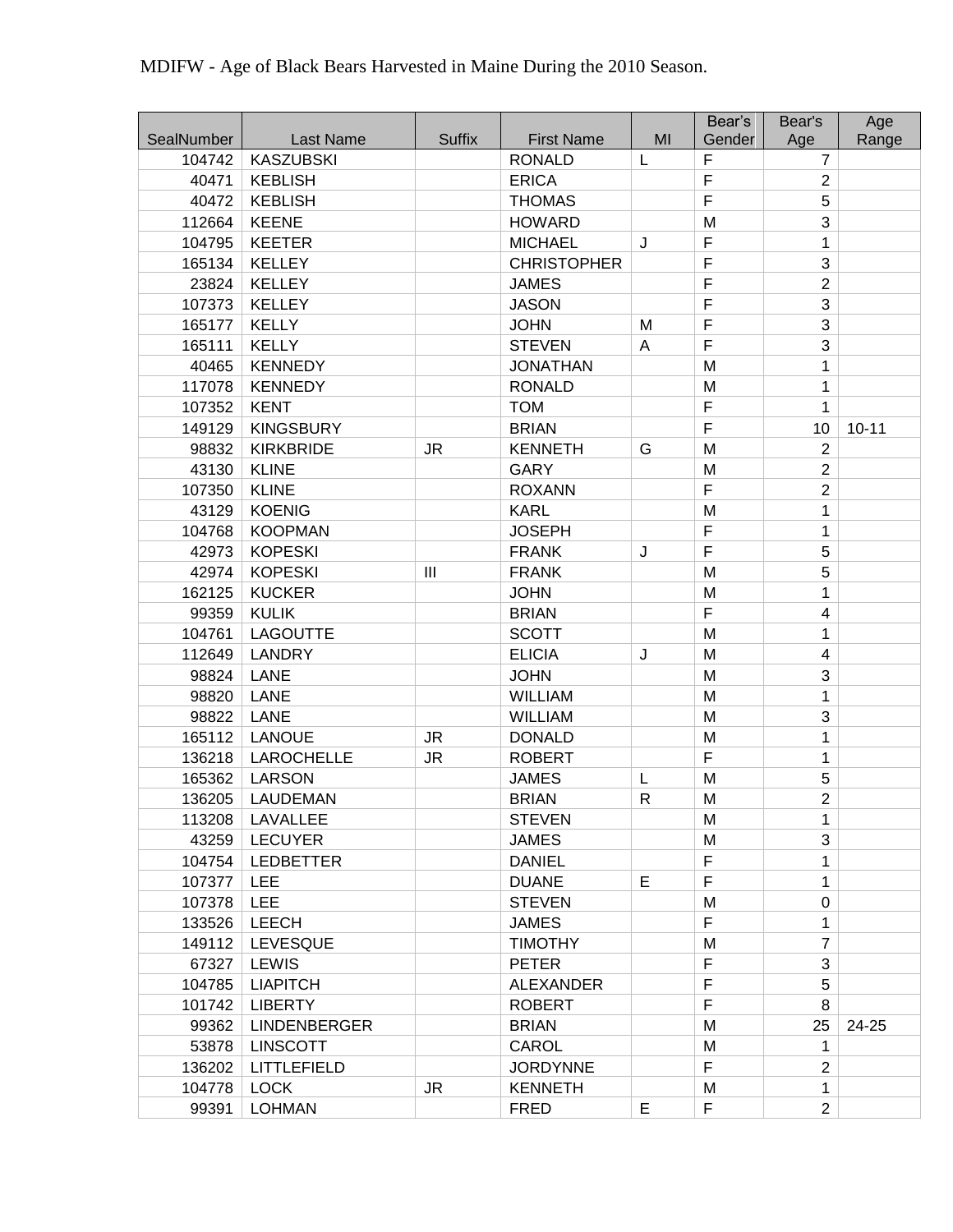|                     |                                   |                            |                                     |              | Bear's           | Bear's              | Age       |
|---------------------|-----------------------------------|----------------------------|-------------------------------------|--------------|------------------|---------------------|-----------|
| SealNumber<br>49118 | <b>Last Name</b><br><b>LOYD</b>   | <b>Suffix</b>              | <b>First Name</b><br><b>MICHAEL</b> | MI           | Gender<br>F      | Age<br>3            | Range     |
| 134701              | <b>LUCARELLI</b>                  |                            | <b>JAYSON</b>                       |              | $\mathsf F$      | 3                   |           |
| 104749              | <b>LUCARELLI</b>                  |                            | <b>ROBBIE</b>                       | G            | F                | 11                  |           |
| 165188              | <b>LUCAS</b>                      |                            | <b>GEOFF</b>                        |              | M                | 3                   |           |
| 150004              | <b>LUCE</b>                       | <b>JR</b>                  | <b>LARRY</b>                        |              | M                | 1                   |           |
| 134601              | <b>LUGDEN</b>                     |                            | <b>COLE</b>                         |              | M                | $\overline{2}$      |           |
| 160010              | <b>LYNCH</b>                      |                            | <b>CALEB</b>                        | M            | M                | 3                   |           |
| 104802              | MACDOWELL                         |                            | <b>IAN</b>                          | S            | F                | 1                   |           |
| 165806              | <b>MACHIA</b>                     |                            | <b>ALLISON</b>                      |              | $\overline{F}$   | 15                  |           |
| 165155              | <b>MACVEIGH</b>                   |                            | <b>GEORGE</b>                       |              | M                | 4                   | $14 - 15$ |
| 113247              | <b>MAIN</b>                       | $\mathbf{II}$              | <b>LARRY</b>                        |              | M                | $\overline{2}$      |           |
| 99360               | <b>MAJEWSKI</b>                   |                            | <b>KEVIN</b>                        |              | $\mathsf F$      | 11                  |           |
|                     |                                   |                            | <b>ROBIN</b>                        |              | M                | 5                   |           |
| 165810<br>43111     | <b>MALEK</b><br><b>MALINOWSKI</b> |                            | <b>RICHARD</b>                      |              | $\overline{F}$   | 1                   |           |
|                     |                                   |                            |                                     |              | F                |                     |           |
| 104779              | <b>MANN</b><br><b>MAPLES</b>      |                            | <b>DONNIE</b><br><b>STEVE</b>       | L            |                  | 1<br>$\overline{7}$ |           |
| 99394               | <b>MARCOUILLIER</b>               |                            |                                     |              | M<br>F           | 3                   |           |
| 130848              |                                   |                            | <b>JOSHUA</b>                       |              | $\overline{F}$   | $\mathbf 0$         |           |
| 165193              | <b>MARFINDALE</b>                 |                            | <b>RAY</b><br><b>JOE</b>            | $\mathsf E$  | M                | 4                   |           |
| 165101              | <b>MARSHALL</b>                   |                            |                                     |              | F                | 12                  |           |
| 173919              | <b>MARSTON</b>                    |                            | <b>MARK</b>                         |              |                  |                     |           |
| 104809              | <b>MARTIN</b>                     |                            | <b>CLEM</b>                         | M            | M<br>$\mathsf F$ | 6                   |           |
| 134602              | <b>MARTIN</b>                     |                            | <b>WILLIAM</b>                      |              | $\mathsf F$      | 3<br>3              |           |
| 149141              | <b>MATTHEWS</b>                   |                            | <b>CHRISTOPHER</b>                  |              | $\mathsf F$      |                     |           |
| 104743              | <b>MATTSON</b>                    |                            | <b>AARON</b>                        | Е            |                  | 15<br>4             | $14 - 15$ |
| 165174              | MAYBERRY                          | <b>JR</b>                  | <b>JOHN</b>                         |              | M                | 3                   |           |
| 123291              | <b>MCCANLEY</b><br><b>MCCARTY</b> |                            | <b>DERRICK</b>                      | E            | M<br>F           | 14                  |           |
| 136206<br>81818     | <b>MCCLOSKEY</b>                  |                            | <b>RONALD</b><br><b>KEVIN</b>       |              | M                | 5                   | $14 - 15$ |
|                     | <b>MCCOY</b>                      |                            | <b>DAVID</b>                        |              | $\cup$           | $\overline{7}$      |           |
| 160007<br>108862    | <b>MCCOY</b>                      |                            | <b>HOWARD</b>                       |              | F                | 3                   |           |
| 113211              | <b>MCCRIGHT</b>                   |                            | <b>RANDY</b>                        | $\mathsf{P}$ | M                | 1                   |           |
| 160014              | <b>MCCUE</b>                      |                            | <b>DAVID</b>                        |              | $\mathsf F$      | 1                   |           |
| 43167               | <b>MCCUIN</b>                     |                            | <b>RUTH</b>                         |              | M                | $\overline{2}$      |           |
| 112647              | <b>MCGLAUFLIN</b>                 |                            | <b>PHILIP</b>                       |              | F                | 5                   |           |
| 104766              | <b>MCGLINCHEY</b>                 |                            | <b>MICHAEL</b>                      |              | $\mathsf F$      | 3                   |           |
| 150036              | <b>MCGRAIN</b>                    |                            | <b>SCOTT</b>                        |              | M                | 3                   |           |
| 104581              | <b>MCHENRY</b>                    | $\ensuremath{\mathsf{II}}$ | GARY                                |              | M                | 3                   |           |
| 156516              | <b>MCLAUGHLIN</b>                 |                            | <b>TERRY</b>                        |              | M                | $\overline{2}$      |           |
| 133517              | <b>MCMENEMY</b>                   |                            | <b>KEVIN</b>                        |              | M                | 1                   | $1 - 2$   |
| 104799              | <b>MCMILLEN</b>                   |                            | <b>MELODY</b>                       | R            | M                | 1                   |           |
| 165386              | <b>MCNULTY</b>                    | <b>SR</b>                  | <b>THOMAS</b>                       |              | M                | 1                   |           |
| 99351               | <b>MEEKER</b>                     |                            | <b>NORMAN</b>                       | K            | F                | 0                   |           |
| 67323               | <b>MEHDIR</b>                     |                            | <b>SALEH</b>                        |              | $\mathsf F$      | 1                   |           |
| 156512              | <b>MENARD</b>                     |                            | <b>GREGORY</b>                      |              | M                | 4                   |           |
| 99643               | MENDENHALL                        |                            | <b>ERIC</b>                         |              | F                | 13                  |           |
| 156504              | <b>MERCIER</b>                    |                            | <b>JOSHUA</b>                       |              | M                | 3                   |           |
| 137215              | <b>MERSCHAT</b>                   |                            | <b>MELISSA</b>                      |              | M                | $\overline{7}$      |           |
|                     |                                   |                            |                                     |              |                  |                     |           |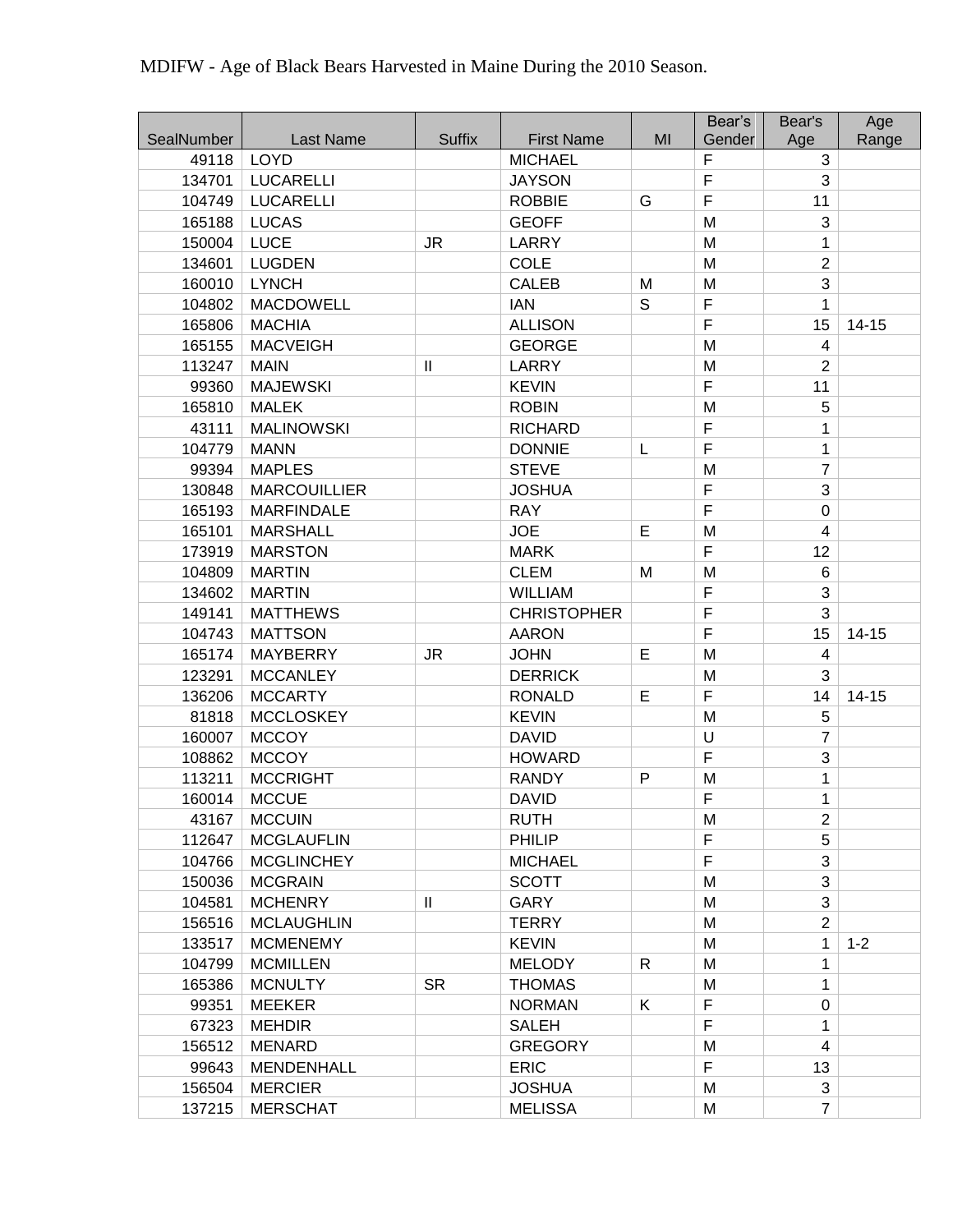|            |                   |                                  |                   |              | Bear's | Bear's         | Age       |
|------------|-------------------|----------------------------------|-------------------|--------------|--------|----------------|-----------|
| SealNumber | Last Name         | <b>Suffix</b>                    | <b>First Name</b> | MI           | Gender | Age            | Range     |
| 99368      | <b>MICKLE</b>     |                                  | <b>JOSHUA</b>     | $\mathsf{P}$ | M      | 5              |           |
| 104780     | <b>MILAZZO</b>    |                                  | <b>FRANK</b>      | J            | F      | $\overline{2}$ |           |
| 98837      | <b>MILLER</b>     |                                  | <b>AMANDA</b>     |              | U      | 4              |           |
| 117083     | <b>MILLER</b>     |                                  | <b>DAVID</b>      |              | M      | 1              |           |
| 97286      | <b>MILLER</b>     |                                  | GABE              |              | F      | 1              |           |
| 98823      | <b>MILLER</b>     |                                  | <b>JASON</b>      | J            | M      | $\overline{2}$ |           |
| 113219     | <b>MILLER</b>     |                                  | <b>MARTY</b>      | L            | M      | 3              |           |
| 113217     | <b>MILLER</b>     |                                  | <b>PAUL</b>       | $\circ$      | M      | 1              |           |
| 53874      | <b>MILLER</b>     |                                  | <b>THOMAS</b>     |              | M      | 1              |           |
| 99385      | <b>MILLIKEN</b>   |                                  | <b>JAMES</b>      | A            | F      | $\overline{2}$ |           |
| 43147      | <b>MITCHELL</b>   |                                  | <b>JOHN</b>       |              | M      | $\overline{2}$ |           |
| 150017     | <b>MONBERGER</b>  |                                  | <b>FRANCIS</b>    | $\mathsf S$  | F      | $\overline{2}$ |           |
| 150018     | <b>MOODY</b>      |                                  | <b>BRANDON</b>    |              | F      | 1              |           |
| 150015     | <b>MOODY</b>      |                                  | <b>WAYNE</b>      | P            | F      | 4              |           |
| 150010     | <b>MORGAN</b>     |                                  | <b>COREY</b>      | J            | M      | 1              |           |
| 165105     | <b>MORRISON</b>   |                                  | <b>COLLIN</b>     | M            | M      | 11             |           |
| 113249     | <b>MORSE</b>      |                                  | <b>JAMES</b>      | M            | F      | 3              |           |
| 123282     | <b>MOSLEY</b>     |                                  | <b>JOSH</b>       |              | M      | 3              |           |
| 150001     | MOUNTAINLAND      |                                  | <b>JOHN</b>       |              | M      | 3              |           |
| 107380     | <b>MOWERY</b>     |                                  | <b>GERALD</b>     |              | M      | 1              |           |
| 104777     | <b>MUDRAK</b>     |                                  | <b>PETER</b>      | J            | M      | $\overline{2}$ |           |
| 98834      | <b>MUNROE</b>     |                                  | <b>CRAIG</b>      |              | F      | $\overline{2}$ |           |
| 107369     | <b>MURDOCK</b>    |                                  | <b>ERNEST</b>     |              | F      | 10             | $10 - 11$ |
| 160009     | <b>MURPHY</b>     |                                  | <b>JOSEPH</b>     | J            | F      | 13             |           |
| 81820      | <b>MURPHY</b>     | $\mathbf{III}$                   | <b>RONALD</b>     | В            | F      | 1              |           |
| 156514     | <b>MUSTOE</b>     |                                  | <b>PATRICK</b>    |              | M      | $\overline{2}$ |           |
| 107372     | <b>MUTCHLER</b>   |                                  | <b>BARRY</b>      |              | M      | 3              |           |
| 104758     | <b>MYERS</b>      |                                  | <b>JAMES</b>      |              | M      | 1              |           |
| 162808     | <b>NAPIER</b>     | <b>JR</b>                        | <b>DAVID</b>      |              | M      | $\overline{2}$ |           |
| 99641      | <b>NAVASAITIS</b> |                                  | <b>MARINO</b>     |              | F      | 5              |           |
| 99636      | <b>NAVASAITIS</b> |                                  | <b>TADOS</b>      |              | F      | $\overline{7}$ |           |
| 99640      | <b>NEWTON</b>     |                                  | <b>RALPH</b>      |              | F      | 8              |           |
| 99390      | <b>NICKOSON</b>   |                                  | <b>MICHAEL</b>    | Α            | M      | $\overline{2}$ |           |
| 173909     | <b>NICOLET</b>    |                                  | <b>WILLIAM</b>    | R            | F      | 1              |           |
| 117662     | <b>NILSEN</b>     |                                  | <b>LIBBY</b>      |              | M      | 1              |           |
| 113865     | <b>NORRIS</b>     |                                  | <b>RALPH</b>      |              | F      | 12             |           |
| 40601      | <b>NOWICKI</b>    | $\mathop{\mathrm{III}}\nolimits$ | <b>WILLIAM</b>    |              | M      | 6              |           |
| 165352     | <b>OBER</b>       |                                  | <b>KYLE</b>       |              | F      | 3              |           |
| 120075     | <b>OBERMYER</b>   |                                  | <b>RUSTY</b>      | A            | M      | 1              |           |
| 150021     | <b>OHARA</b>      |                                  | <b>JOHN</b>       |              | F      | 6              |           |
| 99358      | <b>OLSZEWSKI</b>  |                                  | <b>DANIEL</b>     |              | F      | 4              |           |
| 123272     | <b>ONEIL</b>      |                                  | <b>RICH</b>       |              | M      | $\overline{2}$ |           |
| 107384     | <b>ORNE</b>       |                                  | <b>WILLIAM</b>    |              | F      | 13             |           |
| 112650     | <b>OSBORNE</b>    |                                  | <b>ANDREW</b>     |              | M      | 1              |           |
| 104794     | <b>OWEN</b>       | <b>SR</b>                        | JIM               |              | F      | $\Omega$       |           |
| 173912     | <b>OXFORD</b>     |                                  | J                 | D            | M      | 1              |           |
| 43168      | <b>PARK</b>       |                                  | <b>JANNAH</b>     |              | M      | $\overline{2}$ |           |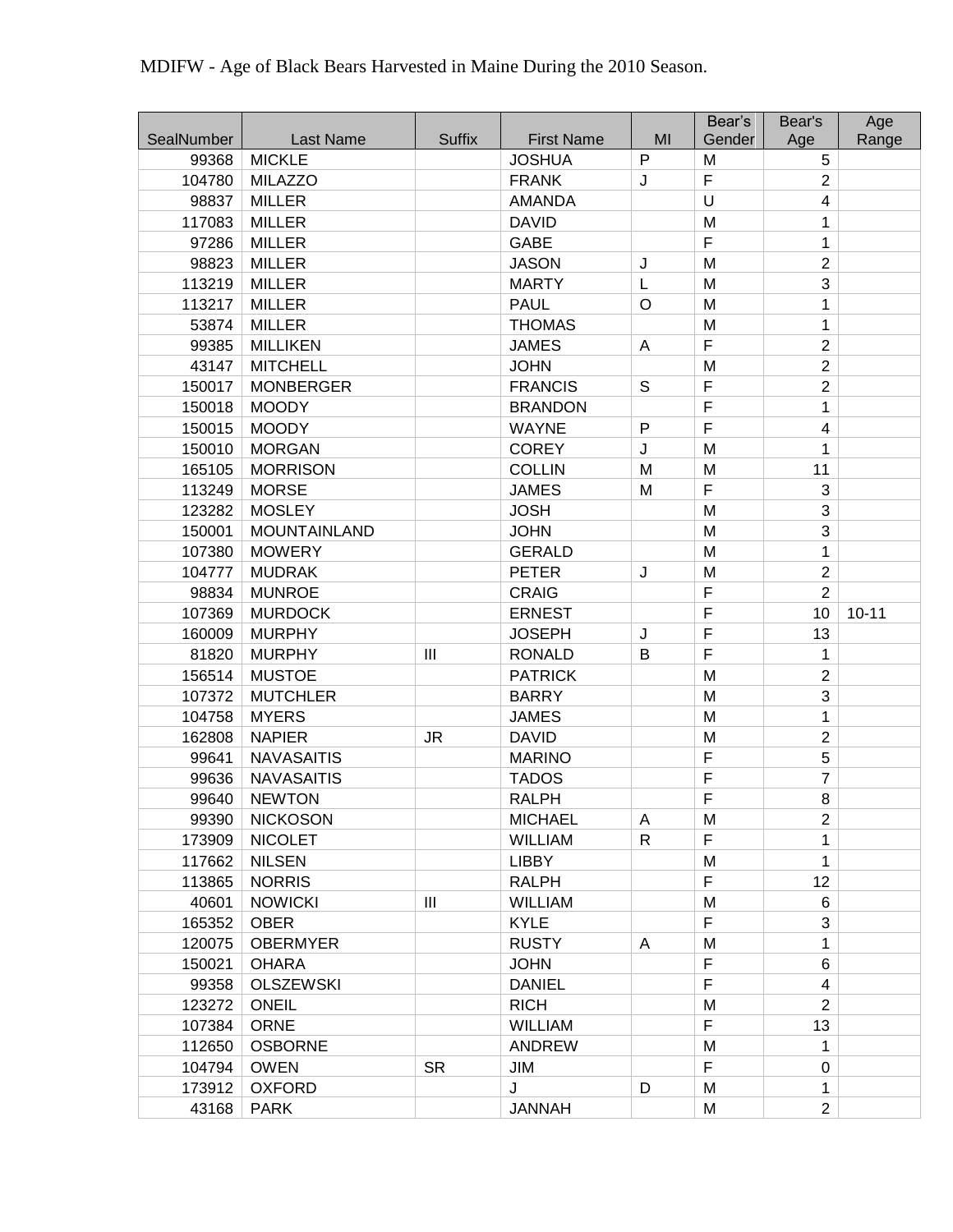|            |                   |               |                    |    | Bear's         | Bear's         | Age   |
|------------|-------------------|---------------|--------------------|----|----------------|----------------|-------|
| SealNumber | Last Name         | <b>Suffix</b> | <b>First Name</b>  | MI | Gender         | Age            | Range |
| 117085     | <b>PARKER</b>     |               | <b>GLEN</b>        |    | U              | 15             |       |
| 160003     | <b>PARKER</b>     |               | <b>WILLIAM</b>     |    | F              | $\overline{2}$ |       |
| 113250     | <b>PARSONS</b>    |               | <b>DEWAYNE</b>     | A  | M              | 8              |       |
| 104772     | <b>PATTERSON</b>  |               | <b>WILLIAM</b>     |    | M              | 1              |       |
| 150020     | <b>PEASE</b>      | <b>JR</b>     | <b>DOUGLAS</b>     |    | $\overline{F}$ | 3              |       |
| 104806     | PEASLEY           |               | <b>SCOTT</b>       |    | F              | 3              |       |
| 104774     | <b>PELKEY</b>     | <b>JR</b>     | <b>DONALD</b>      |    | M              | $\overline{2}$ |       |
| 104748     | <b>PELKEY</b>     |               | <b>EVAN</b>        |    | M              | $\overline{2}$ |       |
| 22851      | <b>PERRIN</b>     |               | <b>JOE</b>         |    | M              | 0              |       |
| 162811     | <b>PERRY</b>      |               | <b>VON</b>         |    | M              | $\overline{7}$ |       |
| 107360     | <b>PETTENGILL</b> |               | <b>SCOT</b>        |    | M              | 1              |       |
| 39825      | <b>PHILBROOK</b>  |               | <b>JUSTIN</b>      |    | M              | 1              |       |
| 162820     | <b>PHILBROOK</b>  |               | <b>MARCUS</b>      |    | M              | $\overline{2}$ |       |
| 107362     | <b>PHILPOT</b>    |               | TIM                |    | M              | $\overline{2}$ |       |
| 104763     | <b>PICARD</b>     |               | <b>RITA</b>        |    | M              | 3              |       |
| 106066     | <b>PICARD</b>     |               | <b>RONNIE</b>      |    | $\overline{F}$ | 1              |       |
| 162127     | <b>PICARD</b>     | <b>JR</b>     | <b>RUSSELL</b>     |    | $\overline{F}$ | 1              |       |
| 149113     | <b>PINDER</b>     |               | <b>TIMOTHY</b>     |    | $\overline{F}$ | 3              |       |
| 123273     | <b>PINTO</b>      |               | <b>TIMOTHY</b>     |    | M              | 1              |       |
| 123283     | <b>PINTO</b>      |               | <b>TIMOTHY</b>     |    | M              | 1              |       |
| 165178     | <b>PLATT</b>      |               | <b>JOSHUA</b>      | G  | M              | 9              |       |
| 136287     | <b>PLUMMER</b>    |               | <b>WAYNE</b>       |    | M              | 8              |       |
| 98828      | <b>POE</b>        | <b>JR</b>     | <b>CHARLES</b>     |    | $\overline{F}$ | 4              |       |
| 165379     | <b>PUERSCHNER</b> |               | <b>MARK</b>        |    | M              | 1              |       |
| 99326      | <b>PYNE</b>       | <b>JR</b>     | <b>DONALD</b>      |    | F              | 1              |       |
| 99326      | <b>PYNE</b>       | <b>JR</b>     | <b>DONALD</b>      |    | $\overline{F}$ | 1              |       |
| 122494     | <b>RADEKA</b>     |               | <b>MICHAEL</b>     |    | M              | 3              |       |
| 162118     | <b>RAIMONDI</b>   |               | <b>JOHN</b>        |    | $\overline{F}$ | $\overline{7}$ |       |
| 162117     | <b>RAMFELT</b>    |               | <b>JIMMY</b>       |    | $\overline{F}$ | 1              |       |
| 98821      | <b>RAVNAAS</b>    |               | <b>BRENT</b>       |    | M              | 1              |       |
| 99301      | <b>RAY</b>        |               | <b>PAUL</b>        |    | $\mathsf F$    | 4              |       |
| 119149     | <b>REBELLO</b>    |               | <b>DAVID</b>       |    | M              | 21             |       |
| 165125     | <b>RECTOR</b>     |               | <b>TIMOTHY</b>     |    | M              | 5              |       |
| 39823      | <b>RENNINGER</b>  |               | <b>DEBORAH</b>     |    | M              | 1              |       |
| 23580      | <b>RIBNISCKY</b>  |               | <b>BRIAN</b>       | E  | M              | $\overline{2}$ |       |
| 71516      | <b>RICH</b>       |               | <b>CHARLES</b>     | W  | M              | 0              |       |
| 40464      | <b>RICHARDSON</b> |               | <b>LESLIE</b>      |    | M              | 5              |       |
| 101746     | <b>RICKER</b>     |               | <b>CHRISTOPHER</b> |    | $\mathsf F$    | 1              |       |
| 101745     | <b>RICKER</b>     | <b>JR</b>     | <b>GARNET</b>      |    | F              | 3              |       |
| 98838      | <b>RILEY</b>      |               | <b>JEFFREY</b>     |    | F              | 13             |       |
| 173922     | <b>RIVERA</b>     |               | <b>ALBERTO</b>     |    | $\mathsf F$    | 3              |       |
| 120704     | <b>RIZKALLAH</b>  |               | <b>DAVID</b>       |    | M              | 9              |       |
| 53877      | <b>ROBBINS</b>    |               | <b>GILMORE</b>     |    | M              | 1              |       |
| 173913     | <b>ROBBINS</b>    |               | <b>ROGER</b>       | W  | F              | 10             |       |
| 160013     | <b>ROBICHAUD</b>  |               | <b>JAMIE</b>       |    | M              | 3              |       |
| 123271     | <b>ROBINSON</b>   |               | <b>DAVE</b>        |    | M              | $\overline{2}$ |       |
| 53934      | <b>ROBINSON</b>   |               | <b>TIMOTHY</b>     |    | M              | $\overline{4}$ |       |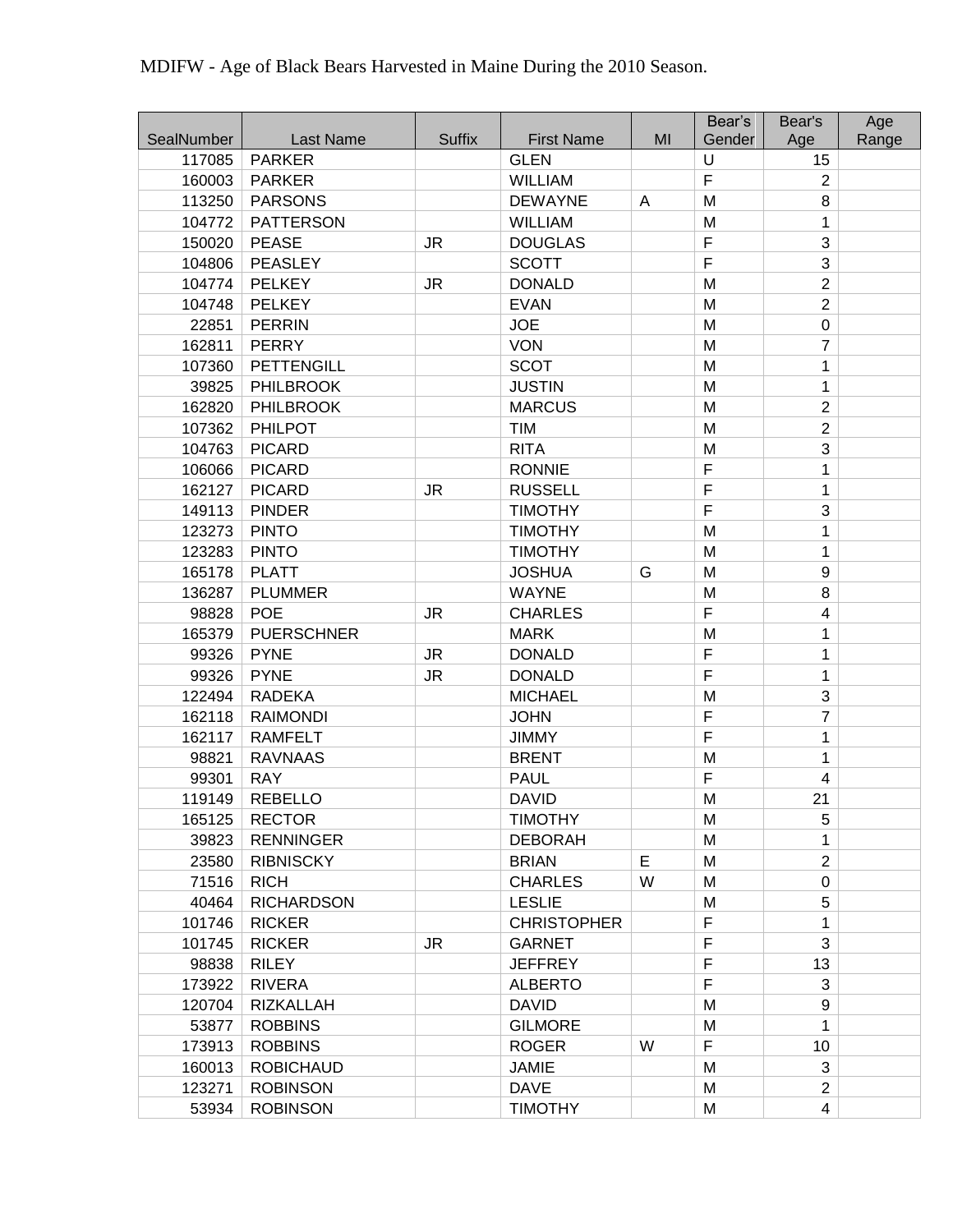| SealNumber | Last Name          | <b>Suffix</b>  | <b>First Name</b>  | MI          | Bear's<br>Gender | Bear's                | Age       |
|------------|--------------------|----------------|--------------------|-------------|------------------|-----------------------|-----------|
| 67326      | <b>ROBINSON</b>    |                | WILLIAM            |             | F                | Age<br>$\overline{2}$ | Range     |
| 23567      | <b>ROGERS</b>      | <b>JR</b>      | <b>JAMES</b>       | E           | $\overline{F}$   | 1                     |           |
| 173907     | <b>ROGGENBUCK</b>  |                | <b>RON</b>         |             | M                | 1                     |           |
| 104767     | <b>ROLFE</b>       |                | <b>KENNETH</b>     |             | M                | 3                     |           |
| 71508      | <b>ROMER</b>       | <b>JR</b>      | JAY                |             | $\mathsf F$      | 3                     |           |
| 113213     | <b>ROMINGER</b>    |                | <b>ADAM</b>        |             | M                | 1                     |           |
| 113849     | <b>ROOT</b>        |                | <b>ROBERT</b>      |             | M                | $\overline{2}$        |           |
| 42976      | <b>ROSE</b>        |                | <b>JEFFREY</b>     |             | M                | 1                     |           |
| 165370     | <b>ROSEN</b>       |                | <b>RAYMOND</b>     |             | M                | $\overline{2}$        |           |
| 117077     | <b>ROSENCRANCE</b> |                | <b>ALAN</b>        |             | M                | 3                     |           |
| 22900      | <b>ROSENCRANCE</b> |                | <b>LEE</b>         |             | M                | 13                    |           |
| 112663     | <b>ROUNDS</b>      |                | <b>CALEB</b>       |             | M                | 1                     |           |
| 112653     | <b>ROUNDS</b>      |                | <b>ESTHER</b>      |             | M                | $\mathbf 0$           |           |
| 112646     | <b>ROUNDS</b>      |                | NATHANAEL          |             | $\overline{F}$   | 8                     |           |
| 104803     | <b>ROUX</b>        |                | <b>RAYMOND</b>     | R           | M                | 1                     |           |
| 165194     | <b>ROY</b>         |                | <b>KELLY</b>       |             | $\mathsf F$      | 1                     |           |
| 104798     | <b>ROYAL</b>       |                | <b>KAREN</b>       |             | $\mathsf F$      | $\overline{7}$        |           |
| 99320      | <b>ROZA</b>        |                | <b>DAVID</b>       |             | $\overline{F}$   | 13                    |           |
| 123289     | <b>RUFFNER</b>     |                | <b>SUE</b>         | J<br>Е      | F                | 5                     |           |
| 165331     | <b>RUFRANO</b>     |                | <b>CARMINE</b>     | F           | M                | 1                     |           |
| 165380     | <b>RUTHUER</b>     | $\mathbf{III}$ | <b>CHRISTOPHER</b> |             | M                | 3                     |           |
| 165382     | <b>RUTHVER</b>     |                | <b>CHRISTOPHER</b> |             | M                | 1                     |           |
| 150034     | <b>SABINS</b>      |                | <b>JONAS</b>       |             | M                | 1                     |           |
| 62610      | <b>SALLS</b>       |                | <b>BRANDON</b>     |             | M                | $\overline{7}$        |           |
| 62615      | <b>SALLS</b>       |                | <b>JENNIFER</b>    |             | F                | 10                    |           |
| 165374     | <b>SALMON</b>      |                | <b>WILEY</b>       |             | M                | $\overline{2}$        |           |
| 99382      | <b>SANPIETRO</b>   |                | <b>FRANK</b>       | $\mathbb S$ | M                | 1                     |           |
| 109615     | <b>SAVASUK</b>     |                | <b>SHAWN</b>       | $\mathsf T$ | M                | $\overline{7}$        |           |
| 109615     | <b>SAVASUK</b>     |                | <b>SHAWN</b>       | Τ           | M                | $\overline{7}$        |           |
| 107367     | <b>SCANLON</b>     |                | <b>JOHN</b>        |             | F                | 5                     |           |
| 149115     | <b>SCHEIBE</b>     |                | <b>ROBERT</b>      |             | M                | 3                     |           |
| 97299      | <b>SCHNOKIE</b>    |                | <b>HAROLD</b>      |             | F                |                       |           |
| 150002     | <b>SCHOTT</b>      |                | <b>BRADLEY</b>     | C           | M                | 1                     |           |
| 104781     | <b>SCHULTZ</b>     |                | <b>CHRISTOPHER</b> |             | F                | 17                    |           |
| 165146     | <b>SCORDO</b>      |                | <b>ANTHONY</b>     |             | M                | 1                     |           |
| 165157     | <b>SCORDO</b>      |                | <b>RICHARD</b>     |             | $\mathsf F$      | 9                     |           |
| 106073     | <b>SECOR</b>       |                | <b>RICHARD</b>     | H           | $\mathsf F$      | 16                    | $15 - 16$ |
| 106072     | <b>SECOR</b>       |                | <b>SHAWN</b>       | K           | $\mathsf F$      | 1                     |           |
| 113251     | <b>SEFSICK</b>     |                | <b>DOUGLAS</b>     | S           | M                | 1                     |           |
| 43126      | <b>SEIDERT</b>     |                | <b>TEICHMAN</b>    |             | $\mathsf F$      | 3                     |           |
| 165102     | <b>SEKORSKY</b>    |                | <b>PATRICK</b>     | M           | F                | 12                    | $11 - 12$ |
| 23576      | <b>SENSENIG</b>    |                | <b>LEON</b>        | D           | M                | 4                     |           |
| 43128      | <b>SEVERIN</b>     |                | <b>GREGG</b>       |             | F                | 7                     |           |
| 123267     | <b>SGARVELLA</b>   |                | <b>BILL</b>        |             | M                | $\overline{7}$        |           |
| 162126     | <b>SHARP</b>       |                | <b>TYLER</b>       |             | M                | $\overline{2}$        |           |
| 96059      | <b>SHAW</b>        |                | <b>WILLIAM</b>     |             | F                | 10                    |           |
| 40467      | <b>SHEEDY</b>      |                | <b>MICHAEL</b>     |             | $\mathsf F$      | 1                     |           |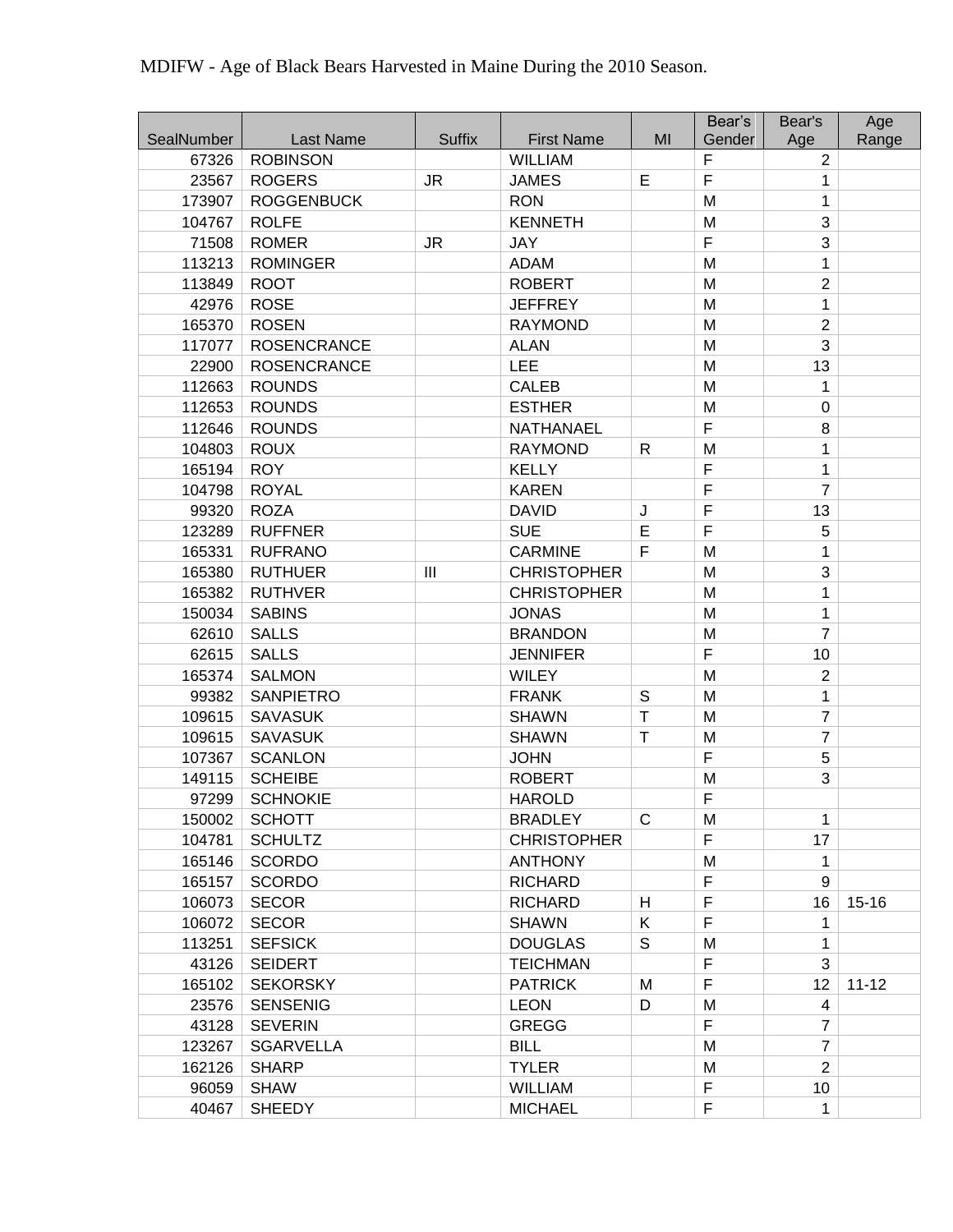|                      |                                    |               |                                    | MI           | Bear's<br>Gender    | Bear's               | Age       |
|----------------------|------------------------------------|---------------|------------------------------------|--------------|---------------------|----------------------|-----------|
| SealNumber<br>117080 | Last Name<br><b>SHEFLIN</b>        | <b>Suffix</b> | <b>First Name</b><br><b>ROBERT</b> |              | F                   | Age<br>1             | Range     |
| 136201               | <b>SHELLGREN</b>                   |               | <b>PAUL</b>                        | V            | M                   | $\overline{2}$       |           |
| 173920               | <b>SHIELDS</b>                     |               | <b>KYLE</b>                        |              | M                   | 1                    |           |
| 165192               | <b>SILVA</b>                       |               | <b>BRENT</b>                       |              | F                   | $\overline{2}$       |           |
| 71518                | <b>SKOLFIELD</b>                   |               | <b>STANLEY</b>                     |              | M                   | 1                    |           |
| 97283                | <b>SLOAN</b>                       |               | <b>ROGER</b>                       |              | M                   | 3                    |           |
| 162802               | <b>SMATHAS</b>                     |               | <b>BRIAN</b>                       |              | M                   | 1                    |           |
| 23582                | <b>SMITH</b>                       |               | <b>DONNIE</b>                      | L            | M                   | 4                    |           |
| 106063               | <b>SMITH</b>                       |               | <b>THEODORE</b>                    |              | M                   | 3                    |           |
| 99388                | <b>SMITH</b>                       |               | <b>TIMOTHY</b>                     |              | M                   | 1                    |           |
| 123288               | <b>SNYDER</b>                      |               | <b>DANIEL</b>                      |              | $\mathsf F$         | $\overline{2}$       |           |
| 150014               | <b>SOEDER</b>                      |               | <b>MITCHELL</b>                    |              | $\mathsf F$         | $\mathbf 0$          |           |
| 165166               | <b>SOELL</b>                       |               | <b>WILLIAM</b>                     |              | $\mathsf F$         | 4                    |           |
| 173902               | <b>SPADE</b>                       |               | <b>JAMES</b>                       | $\mathsf{C}$ | M                   | $\overline{2}$       |           |
| 173901               | <b>SPADE</b>                       |               | KIM                                | M            | M                   | 19                   | 18-19     |
| 107364               | <b>SPEARS</b>                      |               | <b>SHAWN</b>                       |              | F                   | $\overline{4}$       |           |
| 112661               | <b>SPEED</b>                       |               | <b>KENNETH</b>                     |              | M                   |                      |           |
|                      |                                    |               |                                    |              |                     | 1<br>1               |           |
| 123276               | <b>SPENCER</b><br><b>SPILLER</b>   |               | <b>SCOTT</b><br><b>GREG</b>        |              | M<br>$\overline{F}$ | 1                    |           |
| 107361<br>39822      |                                    |               |                                    |              | M                   |                      |           |
|                      | <b>ST LAURENT</b>                  |               | <b>JOHN</b>                        |              |                     | 1<br>5               |           |
| 136207               | <b>STANLEICH</b>                   |               | <b>MARC</b>                        | E            | M<br>M              | $\mathbf 0$          |           |
| 162818               | <b>STAPLES</b>                     |               | <b>WALLACE</b>                     |              |                     |                      |           |
| 104857               | <b>STONE</b>                       |               | <b>DAVID</b>                       | $\mathsf E$  | M<br>$\mathsf F$    | $\overline{c}$<br>4  |           |
| 53875<br>103298      | <b>STONE</b>                       |               | <b>ROBERT</b>                      |              | F                   |                      | $9 - 10$  |
|                      | <b>STOUT</b>                       |               | <b>RICHARD</b>                     |              | $\mathsf F$         | 10                   |           |
| 104751<br>97288      | <b>STOUT</b><br><b>STROUPHAUER</b> |               | <b>RICHARD</b>                     |              | M                   | 12<br>$\overline{2}$ | $11 - 12$ |
| 156513               | <b>STRUCK</b>                      |               | <b>EUGENE</b><br><b>HUNTER</b>     |              | F                   | 3                    |           |
| 40480                | <b>STUDDERT</b>                    |               | <b>STUART</b>                      |              | M                   | $\overline{2}$       |           |
| 104588               | <b>STUDLEY</b>                     | <b>JR</b>     | <b>ROBERT</b>                      | W            | $\mathsf F$         | 11                   |           |
| 151522               | <b>STYMIEST</b>                    |               | <b>SCOTT</b>                       |              | $\mathsf F$         | 8                    |           |
| 104800               | <b>SULKOSKI</b>                    |               | <b>JEROME</b>                      | M            | M                   | 1                    |           |
| 136204               | <b>SUMMER</b>                      |               | <b>WOLFGANG</b>                    |              | M                   | 3                    |           |
| 162804               | <b>SWARTZENTRUBER</b>              |               | <b>JONI</b>                        | J            | F                   | $\overline{c}$       |           |
| 104775               | <b>SWARTZENTRUBER</b>              |               | <b>SHAWN</b>                       | J            | M                   | 1                    |           |
| 106068               | <b>SWEENEY</b>                     |               | <b>KIMBERLEY</b>                   |              | M                   | 3                    |           |
| 165808               | <b>SWETT</b>                       |               | <b>GERI</b>                        |              | F                   | 1                    |           |
| 165809               | <b>SWETT</b>                       |               | <b>TERRY</b>                       |              | $\mathsf F$         | 1                    |           |
| 106065               | <b>TAYLOR</b>                      |               | <b>GEORGE</b>                      |              | $\mathsf F$         | 8                    |           |
| 99642                | <b>TAYLOR</b>                      |               | <b>JAMES</b>                       |              | M                   | 1                    |           |
| 97271                | <b>TENCH</b>                       |               | <b>DENNIS</b>                      |              | M                   | $\overline{2}$       |           |
| 107366               | <b>TERLECKI</b>                    |               | <b>THOMAS</b>                      |              | M                   | 12                   | $12 - 13$ |
| 150027               | <b>TEWKSBURY</b>                   |               | <b>JAMES</b>                       | $\mathsf{C}$ | M                   | 1                    |           |
| 71506                | <b>THAYER</b>                      |               | <b>JASPER</b>                      |              | F                   | 4                    |           |
| 165332               | <b>THERIAULT</b>                   |               | <b>CHRISTIAN</b>                   |              | M                   | $\overline{2}$       |           |
| 134616               | <b>THERIAULT</b>                   |               | <b>JAMIE</b>                       |              | U                   | 1                    |           |
| 68759                | <b>THIBODEAU</b>                   |               | <b>ALLAN</b>                       |              | M                   | 1                    |           |
|                      |                                    |               |                                    |              |                     |                      |           |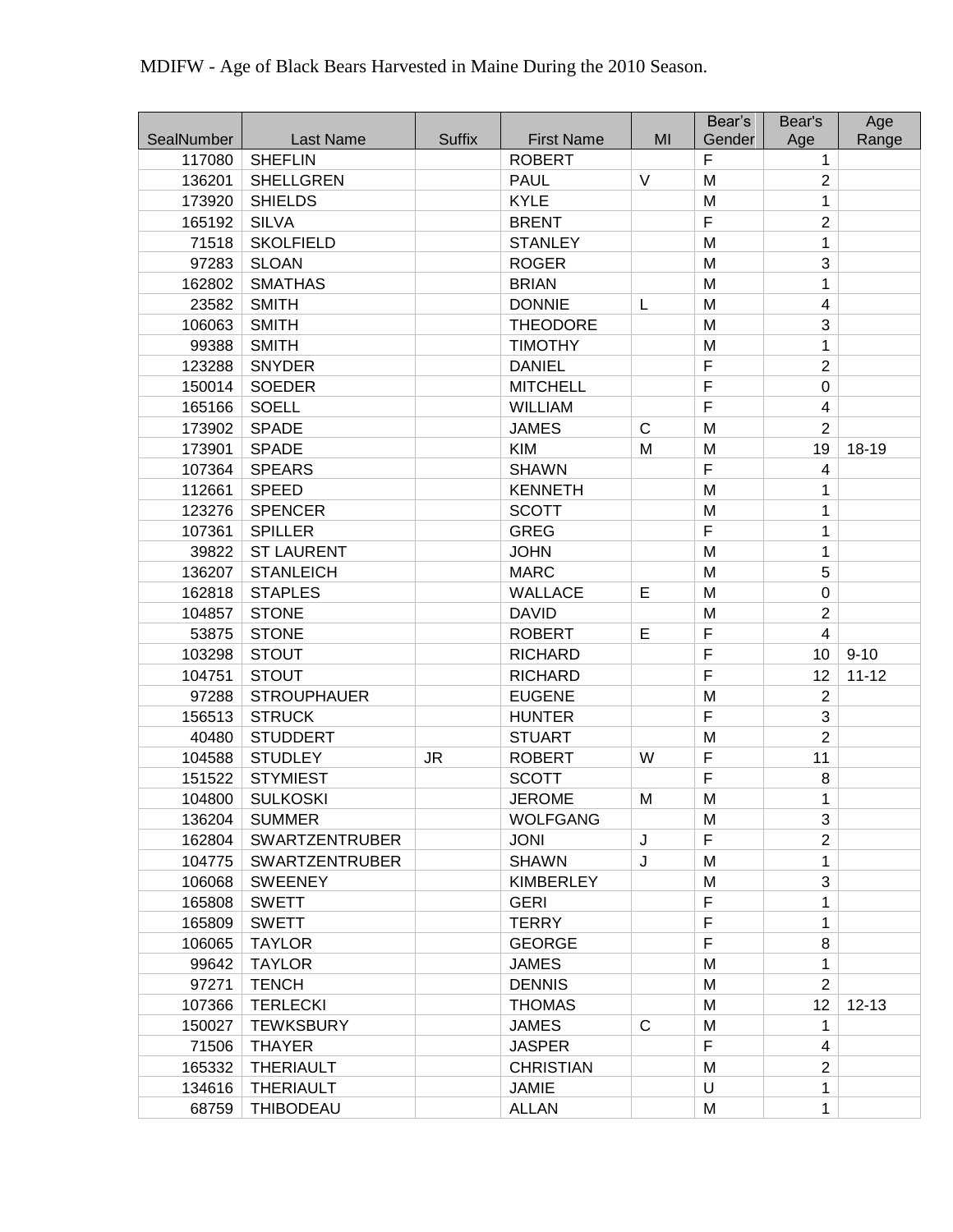| SealNumber<br><b>Last Name</b><br><b>Suffix</b><br><b>First Name</b><br>MI<br>Gender<br>Range<br>Age<br>150031<br><b>THIBODEAU</b><br><b>TODD</b><br>M<br>$\overline{2}$<br>F<br>113857<br><b>JOHN</b><br><b>THOMAS</b><br>1<br>E<br>6<br>99335<br><b>THOMAS</b><br><b>JOHN</b><br>M<br>$\overline{2}$<br>98830<br><b>THOMPSON</b><br><b>SHEILA</b><br>M<br>$\overline{c}$<br>M<br>98829<br><b>THOMPSON</b><br><b>TIMOTHY</b><br>71510<br><b>THORNTON</b><br>M<br>$\overline{4}$<br><b>JR</b><br>AL<br>165312<br><b>ERIC</b><br>$10 - 11$<br><b>TOMASELLO</b><br>M<br>10<br>M<br>$\overline{2}$<br>165113<br><b>TOMS</b><br><b>JASON</b><br>$\overline{F}$<br>$\overline{2}$<br>165129<br><b>TOMS</b><br><b>KIRBY</b><br>$\mathsf F$<br>165143<br><b>TOMS</b><br><b>TENA</b><br>$\overline{4}$<br>F<br>99647<br><b>TRACEY</b><br><b>KEVIN</b><br>9<br>$9 - 10$<br>113216<br><b>TROGER</b><br><b>FREDDIE</b><br>E<br>M<br>1<br>$\mathsf F$<br><b>TROSTLE</b><br>J<br>13<br>96063<br><b>SHANNON</b><br>$12 - 13$<br>120083<br>M<br>M<br><b>TROTTER</b><br><b>ANDREA</b><br>1<br>$\overline{F}$<br>123290<br><b>WYATT</b><br><b>TROUTMAN</b><br>1<br>$\mathsf F$<br>68765<br><b>TRUNDY</b><br><b>DANIEL</b><br>S<br>5<br>F<br>12<br>107374<br><b>TUITE</b><br><b>TIMOTHY</b><br>L<br>M<br>$\overline{2}$<br>165805<br><b>TURNBULL</b><br><b>DONALD</b><br>$\overline{F}$<br>165144<br><b>TURNER</b><br><b>GEORGE</b><br>1<br>M<br>174107<br><b>TURNER</b><br>LARRY<br>4<br>107351<br><b>CRAIG</b><br><b>TWOHEY</b><br>M<br>1 |  |  | Bear's | Bear's | Age |
|---------------------------------------------------------------------------------------------------------------------------------------------------------------------------------------------------------------------------------------------------------------------------------------------------------------------------------------------------------------------------------------------------------------------------------------------------------------------------------------------------------------------------------------------------------------------------------------------------------------------------------------------------------------------------------------------------------------------------------------------------------------------------------------------------------------------------------------------------------------------------------------------------------------------------------------------------------------------------------------------------------------------------------------------------------------------------------------------------------------------------------------------------------------------------------------------------------------------------------------------------------------------------------------------------------------------------------------------------------------------------------------------------------------------------------------------------------------------------------------------------------------------------|--|--|--------|--------|-----|
|                                                                                                                                                                                                                                                                                                                                                                                                                                                                                                                                                                                                                                                                                                                                                                                                                                                                                                                                                                                                                                                                                                                                                                                                                                                                                                                                                                                                                                                                                                                           |  |  |        |        |     |
|                                                                                                                                                                                                                                                                                                                                                                                                                                                                                                                                                                                                                                                                                                                                                                                                                                                                                                                                                                                                                                                                                                                                                                                                                                                                                                                                                                                                                                                                                                                           |  |  |        |        |     |
|                                                                                                                                                                                                                                                                                                                                                                                                                                                                                                                                                                                                                                                                                                                                                                                                                                                                                                                                                                                                                                                                                                                                                                                                                                                                                                                                                                                                                                                                                                                           |  |  |        |        |     |
|                                                                                                                                                                                                                                                                                                                                                                                                                                                                                                                                                                                                                                                                                                                                                                                                                                                                                                                                                                                                                                                                                                                                                                                                                                                                                                                                                                                                                                                                                                                           |  |  |        |        |     |
|                                                                                                                                                                                                                                                                                                                                                                                                                                                                                                                                                                                                                                                                                                                                                                                                                                                                                                                                                                                                                                                                                                                                                                                                                                                                                                                                                                                                                                                                                                                           |  |  |        |        |     |
|                                                                                                                                                                                                                                                                                                                                                                                                                                                                                                                                                                                                                                                                                                                                                                                                                                                                                                                                                                                                                                                                                                                                                                                                                                                                                                                                                                                                                                                                                                                           |  |  |        |        |     |
|                                                                                                                                                                                                                                                                                                                                                                                                                                                                                                                                                                                                                                                                                                                                                                                                                                                                                                                                                                                                                                                                                                                                                                                                                                                                                                                                                                                                                                                                                                                           |  |  |        |        |     |
|                                                                                                                                                                                                                                                                                                                                                                                                                                                                                                                                                                                                                                                                                                                                                                                                                                                                                                                                                                                                                                                                                                                                                                                                                                                                                                                                                                                                                                                                                                                           |  |  |        |        |     |
|                                                                                                                                                                                                                                                                                                                                                                                                                                                                                                                                                                                                                                                                                                                                                                                                                                                                                                                                                                                                                                                                                                                                                                                                                                                                                                                                                                                                                                                                                                                           |  |  |        |        |     |
|                                                                                                                                                                                                                                                                                                                                                                                                                                                                                                                                                                                                                                                                                                                                                                                                                                                                                                                                                                                                                                                                                                                                                                                                                                                                                                                                                                                                                                                                                                                           |  |  |        |        |     |
|                                                                                                                                                                                                                                                                                                                                                                                                                                                                                                                                                                                                                                                                                                                                                                                                                                                                                                                                                                                                                                                                                                                                                                                                                                                                                                                                                                                                                                                                                                                           |  |  |        |        |     |
|                                                                                                                                                                                                                                                                                                                                                                                                                                                                                                                                                                                                                                                                                                                                                                                                                                                                                                                                                                                                                                                                                                                                                                                                                                                                                                                                                                                                                                                                                                                           |  |  |        |        |     |
|                                                                                                                                                                                                                                                                                                                                                                                                                                                                                                                                                                                                                                                                                                                                                                                                                                                                                                                                                                                                                                                                                                                                                                                                                                                                                                                                                                                                                                                                                                                           |  |  |        |        |     |
|                                                                                                                                                                                                                                                                                                                                                                                                                                                                                                                                                                                                                                                                                                                                                                                                                                                                                                                                                                                                                                                                                                                                                                                                                                                                                                                                                                                                                                                                                                                           |  |  |        |        |     |
|                                                                                                                                                                                                                                                                                                                                                                                                                                                                                                                                                                                                                                                                                                                                                                                                                                                                                                                                                                                                                                                                                                                                                                                                                                                                                                                                                                                                                                                                                                                           |  |  |        |        |     |
|                                                                                                                                                                                                                                                                                                                                                                                                                                                                                                                                                                                                                                                                                                                                                                                                                                                                                                                                                                                                                                                                                                                                                                                                                                                                                                                                                                                                                                                                                                                           |  |  |        |        |     |
|                                                                                                                                                                                                                                                                                                                                                                                                                                                                                                                                                                                                                                                                                                                                                                                                                                                                                                                                                                                                                                                                                                                                                                                                                                                                                                                                                                                                                                                                                                                           |  |  |        |        |     |
|                                                                                                                                                                                                                                                                                                                                                                                                                                                                                                                                                                                                                                                                                                                                                                                                                                                                                                                                                                                                                                                                                                                                                                                                                                                                                                                                                                                                                                                                                                                           |  |  |        |        |     |
|                                                                                                                                                                                                                                                                                                                                                                                                                                                                                                                                                                                                                                                                                                                                                                                                                                                                                                                                                                                                                                                                                                                                                                                                                                                                                                                                                                                                                                                                                                                           |  |  |        |        |     |
|                                                                                                                                                                                                                                                                                                                                                                                                                                                                                                                                                                                                                                                                                                                                                                                                                                                                                                                                                                                                                                                                                                                                                                                                                                                                                                                                                                                                                                                                                                                           |  |  |        |        |     |
|                                                                                                                                                                                                                                                                                                                                                                                                                                                                                                                                                                                                                                                                                                                                                                                                                                                                                                                                                                                                                                                                                                                                                                                                                                                                                                                                                                                                                                                                                                                           |  |  |        |        |     |
|                                                                                                                                                                                                                                                                                                                                                                                                                                                                                                                                                                                                                                                                                                                                                                                                                                                                                                                                                                                                                                                                                                                                                                                                                                                                                                                                                                                                                                                                                                                           |  |  |        |        |     |
| M<br>165180<br><b>UNDERHILL</b><br><b>LEROY</b><br>1                                                                                                                                                                                                                                                                                                                                                                                                                                                                                                                                                                                                                                                                                                                                                                                                                                                                                                                                                                                                                                                                                                                                                                                                                                                                                                                                                                                                                                                                      |  |  |        |        |     |
| $\mathsf F$<br>3<br>23571<br><b>KEVEN</b><br><b>UNGER</b>                                                                                                                                                                                                                                                                                                                                                                                                                                                                                                                                                                                                                                                                                                                                                                                                                                                                                                                                                                                                                                                                                                                                                                                                                                                                                                                                                                                                                                                                 |  |  |        |        |     |
| $\overline{F}$<br>$\overline{2}$<br>23574<br><b>UNGER</b><br><b>SR</b><br><b>MARK</b>                                                                                                                                                                                                                                                                                                                                                                                                                                                                                                                                                                                                                                                                                                                                                                                                                                                                                                                                                                                                                                                                                                                                                                                                                                                                                                                                                                                                                                     |  |  |        |        |     |
| M<br>156508<br><b>VALLANCE</b><br><b>DAVID</b><br>1                                                                                                                                                                                                                                                                                                                                                                                                                                                                                                                                                                                                                                                                                                                                                                                                                                                                                                                                                                                                                                                                                                                                                                                                                                                                                                                                                                                                                                                                       |  |  |        |        |     |
| $\mathsf F$<br>$\overline{7}$<br>99375<br><b>VARGO</b><br><b>FAITH</b><br>L                                                                                                                                                                                                                                                                                                                                                                                                                                                                                                                                                                                                                                                                                                                                                                                                                                                                                                                                                                                                                                                                                                                                                                                                                                                                                                                                                                                                                                               |  |  |        |        |     |
| 99333<br><b>VAUGHAN</b><br>M<br>18<br>18-20<br><b>AARON</b>                                                                                                                                                                                                                                                                                                                                                                                                                                                                                                                                                                                                                                                                                                                                                                                                                                                                                                                                                                                                                                                                                                                                                                                                                                                                                                                                                                                                                                                               |  |  |        |        |     |
| M<br>149153<br><b>VAUGHN</b><br><b>DONALD</b><br>$\mathsf{R}$<br>1                                                                                                                                                                                                                                                                                                                                                                                                                                                                                                                                                                                                                                                                                                                                                                                                                                                                                                                                                                                                                                                                                                                                                                                                                                                                                                                                                                                                                                                        |  |  |        |        |     |
| $\overline{2}$<br>M<br>160004<br><b>VILASUSO</b><br><b>ASHLEE</b>                                                                                                                                                                                                                                                                                                                                                                                                                                                                                                                                                                                                                                                                                                                                                                                                                                                                                                                                                                                                                                                                                                                                                                                                                                                                                                                                                                                                                                                         |  |  |        |        |     |
| $\overline{2}$<br>98825<br><b>ARTURO</b><br>M<br><b>VILLEGAS</b>                                                                                                                                                                                                                                                                                                                                                                                                                                                                                                                                                                                                                                                                                                                                                                                                                                                                                                                                                                                                                                                                                                                                                                                                                                                                                                                                                                                                                                                          |  |  |        |        |     |
| 104753<br><b>VIOLETTE</b><br><b>DAVID</b><br>M<br>1                                                                                                                                                                                                                                                                                                                                                                                                                                                                                                                                                                                                                                                                                                                                                                                                                                                                                                                                                                                                                                                                                                                                                                                                                                                                                                                                                                                                                                                                       |  |  |        |        |     |
| 5<br>M<br>136208<br><b>WAJDY</b><br><b>AOUDE</b>                                                                                                                                                                                                                                                                                                                                                                                                                                                                                                                                                                                                                                                                                                                                                                                                                                                                                                                                                                                                                                                                                                                                                                                                                                                                                                                                                                                                                                                                          |  |  |        |        |     |
| F<br>$\overline{7}$<br>71507<br>WALLACE<br><b>TIMOTHY</b>                                                                                                                                                                                                                                                                                                                                                                                                                                                                                                                                                                                                                                                                                                                                                                                                                                                                                                                                                                                                                                                                                                                                                                                                                                                                                                                                                                                                                                                                 |  |  |        |        |     |
| $\overline{2}$<br>104584<br><b>WALLACE</b><br><b>WILLIAM</b><br>M                                                                                                                                                                                                                                                                                                                                                                                                                                                                                                                                                                                                                                                                                                                                                                                                                                                                                                                                                                                                                                                                                                                                                                                                                                                                                                                                                                                                                                                         |  |  |        |        |     |
| 33579<br>3<br>WARDWELL<br><b>TONY</b><br>L<br>M                                                                                                                                                                                                                                                                                                                                                                                                                                                                                                                                                                                                                                                                                                                                                                                                                                                                                                                                                                                                                                                                                                                                                                                                                                                                                                                                                                                                                                                                           |  |  |        |        |     |
| $\mathsf F$<br>160001<br><b>CODY</b><br>3<br><b>WARE</b><br>J                                                                                                                                                                                                                                                                                                                                                                                                                                                                                                                                                                                                                                                                                                                                                                                                                                                                                                                                                                                                                                                                                                                                                                                                                                                                                                                                                                                                                                                             |  |  |        |        |     |
| 99371<br><b>LANCE</b><br>G<br>M<br>WARHOLD<br>1                                                                                                                                                                                                                                                                                                                                                                                                                                                                                                                                                                                                                                                                                                                                                                                                                                                                                                                                                                                                                                                                                                                                                                                                                                                                                                                                                                                                                                                                           |  |  |        |        |     |
| 3<br>$\mathsf{R}$<br>M<br>173905<br><b>WARNER</b><br><b>JOHN</b>                                                                                                                                                                                                                                                                                                                                                                                                                                                                                                                                                                                                                                                                                                                                                                                                                                                                                                                                                                                                                                                                                                                                                                                                                                                                                                                                                                                                                                                          |  |  |        |        |     |
| M<br>107375<br><b>WASCO</b><br><b>JOHN</b><br>3                                                                                                                                                                                                                                                                                                                                                                                                                                                                                                                                                                                                                                                                                                                                                                                                                                                                                                                                                                                                                                                                                                                                                                                                                                                                                                                                                                                                                                                                           |  |  |        |        |     |
| 108883<br><b>WASHBURN</b><br><b>RONALD</b><br>G<br>M<br>1                                                                                                                                                                                                                                                                                                                                                                                                                                                                                                                                                                                                                                                                                                                                                                                                                                                                                                                                                                                                                                                                                                                                                                                                                                                                                                                                                                                                                                                                 |  |  |        |        |     |
| 113521<br><b>JACK</b><br>M<br><b>WATSON</b><br>1                                                                                                                                                                                                                                                                                                                                                                                                                                                                                                                                                                                                                                                                                                                                                                                                                                                                                                                                                                                                                                                                                                                                                                                                                                                                                                                                                                                                                                                                          |  |  |        |        |     |
| F<br>IV<br>F<br>8<br>104755<br><b>WEBER</b><br><b>JOHN</b>                                                                                                                                                                                                                                                                                                                                                                                                                                                                                                                                                                                                                                                                                                                                                                                                                                                                                                                                                                                                                                                                                                                                                                                                                                                                                                                                                                                                                                                                |  |  |        |        |     |
| F<br>J<br>$11 - 12$<br>99645<br><b>WECHBACKER</b><br><b>PAUL</b><br>11                                                                                                                                                                                                                                                                                                                                                                                                                                                                                                                                                                                                                                                                                                                                                                                                                                                                                                                                                                                                                                                                                                                                                                                                                                                                                                                                                                                                                                                    |  |  |        |        |     |
| F<br>136257<br>Ш<br><b>JOSEPH</b><br>WEISEN<br>4                                                                                                                                                                                                                                                                                                                                                                                                                                                                                                                                                                                                                                                                                                                                                                                                                                                                                                                                                                                                                                                                                                                                                                                                                                                                                                                                                                                                                                                                          |  |  |        |        |     |
| 104583<br><b>WELDMAN</b><br><b>RONALD</b><br>M<br>$\overline{2}$<br>L                                                                                                                                                                                                                                                                                                                                                                                                                                                                                                                                                                                                                                                                                                                                                                                                                                                                                                                                                                                                                                                                                                                                                                                                                                                                                                                                                                                                                                                     |  |  |        |        |     |
| 43116<br><b>THOMAS</b><br>WEST<br>M<br>1                                                                                                                                                                                                                                                                                                                                                                                                                                                                                                                                                                                                                                                                                                                                                                                                                                                                                                                                                                                                                                                                                                                                                                                                                                                                                                                                                                                                                                                                                  |  |  |        |        |     |
| F<br>3<br>162810<br><b>WHITE</b><br><b>ANCIL</b>                                                                                                                                                                                                                                                                                                                                                                                                                                                                                                                                                                                                                                                                                                                                                                                                                                                                                                                                                                                                                                                                                                                                                                                                                                                                                                                                                                                                                                                                          |  |  |        |        |     |